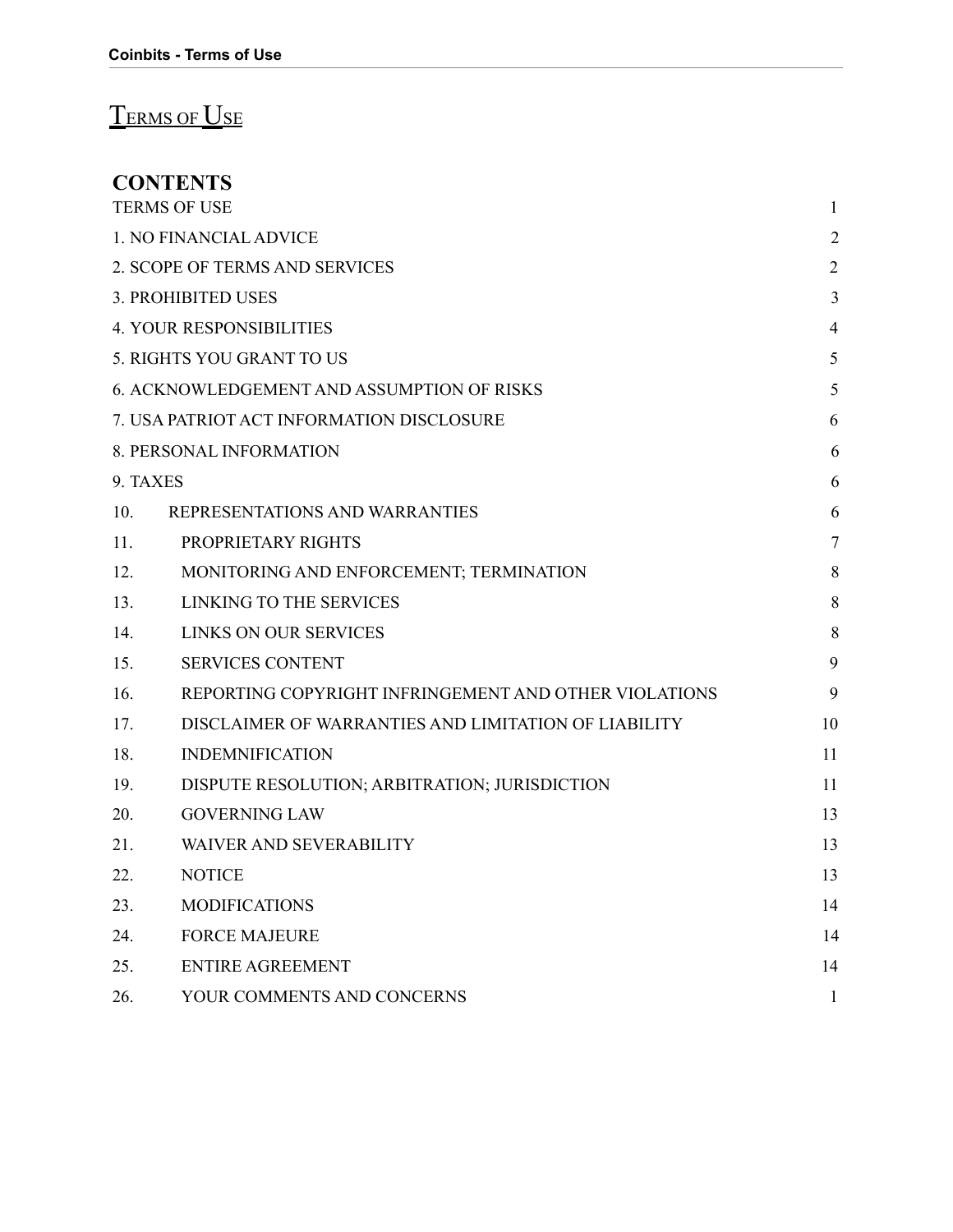#### **RISK DISCLOSURES** 16

## **PRIVACY POLICY** 17 **TERMS OF USE**

These Terms of Use ("Terms") govern your access to and use of our website, mobile applications, and any other online services (collectively, the "Services," and further described below) provided by Coinbits Inc. or its legal affiliates ("Coinbits", "we" or "us"), including any content, functionality, features and applications offered on or through the Services to you as a guest or registered user (collectively, "you" or "User"). Coinbits' Services involve cryptocurrencies, which are not insured by any governmental agency, such as the Federal Deposit Insurance Corporation ("FDIC"), and involve numerous risks as outlined below, including loss of value.

Please read these Terms carefully before you start to use our Services. By using the Services, you agree to be bound and abide by these Terms and our Privacy Policy (collectively, together with these Terms, the "Coinbits Terms and Policies" and included below or available at <https://coinbitsapp.com/>).

#### **Sub-account Registration and Additional Terms and Policies**

In order to provide the Services, we open sub-accounts for you with our payment provider Prime Trust to process deposits and withdrawals of your fiat currency ("User Account"). By using our Services, you agree to Prime Trust Terms of [Service](https://www.primetrust.com/tos/) and [Privacy](https://www.primetrust.com/privacy/) Policy.

If you do not agree to the Coinbits Terms and Policies or the Prime Trust Terms of Service and Privacy Policy, or if you violate them in any way, your right to access or use the Services is terminated. While you are using or accessing our Services, we may collect certain data about your use of the Services. By accessing or using our Services, you understand that we will be collecting this data. If you do not want us to collect data about you, then do not access, register for, or use any of our Services.

**Please see Section 19 below regarding restrictions on your legal rights in any dispute involving our Services, Terms of Use or Privacy Policy.**

**THESE TERMS INCLUDE, AMONG OTHER THINGS, YOUR AUTHORIZATION FOR DEBITS AND CREDITS FROM AND TO YOUR BANK AND CREDIT CARD ACCOUNTS (AS DESCRIBED BELOW) VIA PRIME TRUST, OUR PAYMENT PROVIDER, AND THE AUTOMATED CLEARING HOUSE NETWORK ("ACH").**

#### **YOU UNDERSTAND AND AGREE THAT ANY DISPUTES BETWEEN YOU AND COINBITS, WILL BE RESOLVED THROUGH BINDING ARBITRATION. YOUR ORDER OF, ACCEPTANCE OF, USE OF, AND/OR ACCESS TO, THE SERVICES, RELATED WEBSITES AND CONTENT CONSTITUTE YOUR AGREEMENT TO ABIDE BY EACH OF THE TERMS SET FORTH HEREIN, INCLUDING THE ARBITRATION PROVISION.**

By using the Services, you represent and warrant that you are of legal age to form a binding contract with Coinbits and meet all of the eligibility requirements in the Coinbits Terms and Policies. You further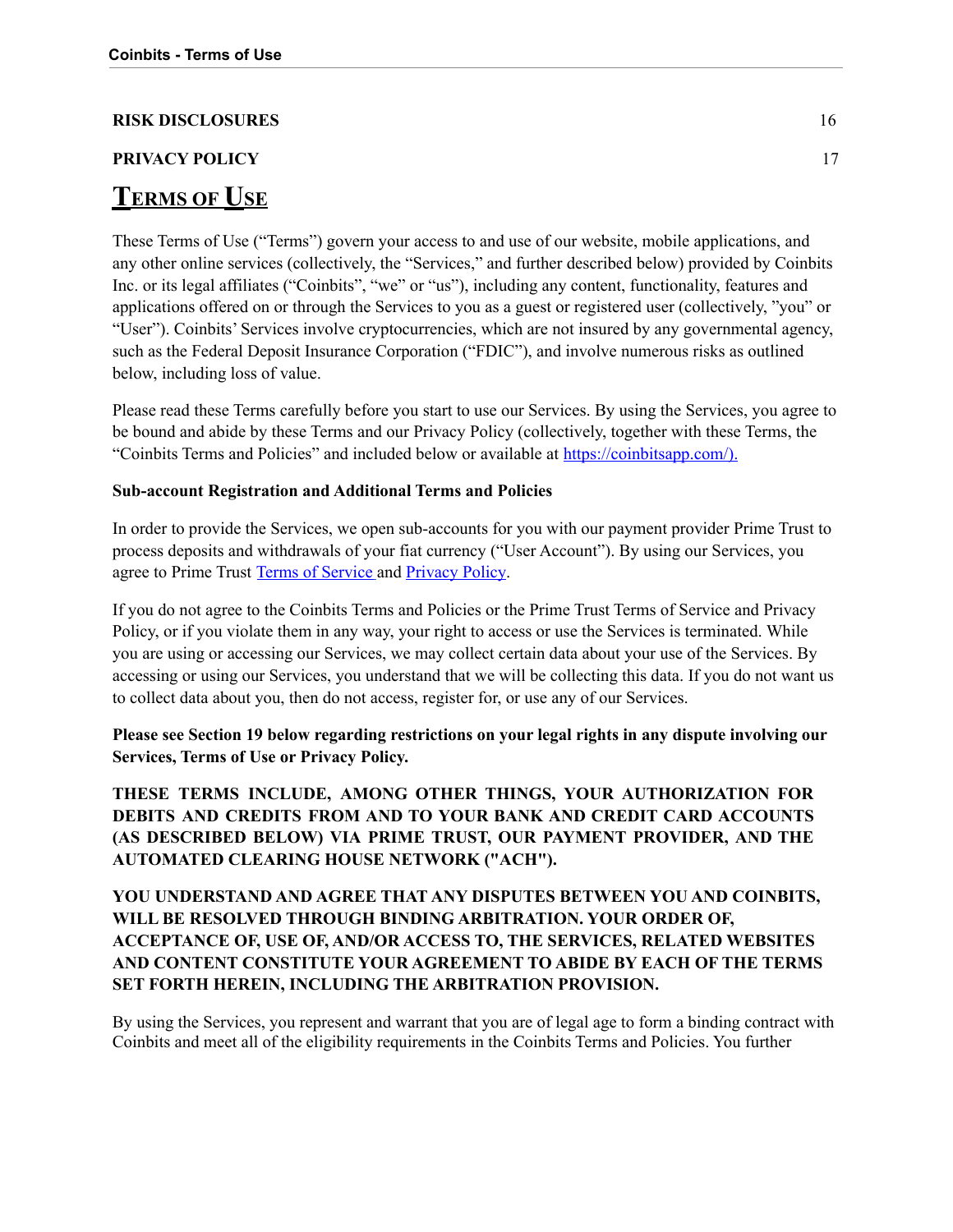agree to designate Coinbits as your agent to hold funds on your behalf in your User Account, to hold your deposits for your benefit in a separate Coinbits-owned account ("FBO Account" or "Coinbits Account") to purchase and own cryptocurrency equal in value to an amount of fiat currency transferred from your User Account to the Coinbits Account, that you designate from a funding source, which will either equal the difference between the amount of a purchase of goods or services using your linked card(s) or account(s) and the lowest whole dollar amount that is greater than the amount of the purchase ("Rounded Amount"), or such other amount chosen by you using the Services, including but not limited to one-off or recurring purchases ("Set Amount," and collectively with the Rounded Amount, the "Selected Amounts"). You authorize Coinbits to debit your indicated funding source for one-time or recurring transactions according to any online forms and agreements with Coinbits. You will not dispute Coinbits so long as the transactions correspond to such terms. Payment authorizations from you to Coinbits are valid and will remain effective unless cancelled by you by emailing [support@coinbitsapp.com](mailto:support@coinbitsapp.com) at least 3 business days in advance. By using our Services, you authorize Coinbits to hold your deposits as custodian for your benefit at Signature Bank, Member FDIC, in an FBO Account. For purposes of applicable FDIC deposit insurance limitations, please note that deposits in an Signature FBO Account may not be separately insured from any other deposit accounts you may have with Signature.

You further agree that you will not own, nor will Coinbits hold in custody, any cryptocurrency on your behalf or in your User Account, and you designate Coinbits as your agent to use pre-designated Selected Amounts from your User Account to purchase cryptocurrency that Coinbits will own in full and which will be held in the Coinbits Account. In exchange, Coinbits will grant you the right to enter and view the history of transfers from your User Account to the Coinbits Account and from the Coinbits Account back to your User Account ("Coinbits Transfers"), and you will have the right to receive the US Dollar equivalent of the value of cryptocurrency purchased by Coinbits with your Selected Amount ("Withdrawal Amount") upon request ("Withdrawal Request") into your User Account. You may cancel your membership at any time. We do not offer refunds on any subscriptions. If you have questions about charges to your account, please reach out to us at **support**@coinbitsapp.com and a member of our team will be happy to help.

**Although you will not own cryptocurrency as part of the Services, Coinbits' ownership of cryptocurrency may impact the value of Withdrawal Amounts, and you should note that the risk of loss in trading or holding cryptocurrency can be substantial. You should therefore carefully consider whether a business that engages in trading or holding cryptocurrency is suitable for you in light of your financial condition. For more information see, the CFPB's [Consumer](http://files.consumerfinance.gov/f/201408_cfpb_consumer-advisory_virtual-currencies.pdf) Advisory, the SEC's [Investor](https://investor.gov/additional-resources/news-alerts/alerts-bulletins/investor-alert-bitcoin-other-virtual-currency) [Alert](https://investor.gov/additional-resources/news-alerts/alerts-bulletins/investor-alert-bitcoin-other-virtual-currency), and [FINRA's](http://www.finra.org/investors/alerts/bitcoin-more-bit-risky) Investor Alert.**

#### **1. NO FINANCIALADVICE**

Coinbits is not a registered investment adviser, broker/dealer, financial analyst, insured depository institution, securities broker or financial planner, nor is Coinbits holding cryptocurrency in a fiduciary, custodial, or any other type of agency capacity, on your behalf. The Information on our website is provided for information purposes only, and use of the Services is solely at Users' discretion and involves no investment advice of any kind. The Information is not intended to be and does not constitute financial advice or any other advice, is general in nature and not specific to you, and the decision to designate Coinbits as your agent to purchase and own cryptocurrency in exchange for granting you access to view Coinbits Transfers and the right to receive the Withdrawal Amount is your own, with no further advice or action by Coinbits. Before making any investment decisions, you should seek the advice of qualified and registered securities or other financial professionals, as appropriate, and undertake your own due diligence. None of the information on our Services is intended as investment advice, as an offer or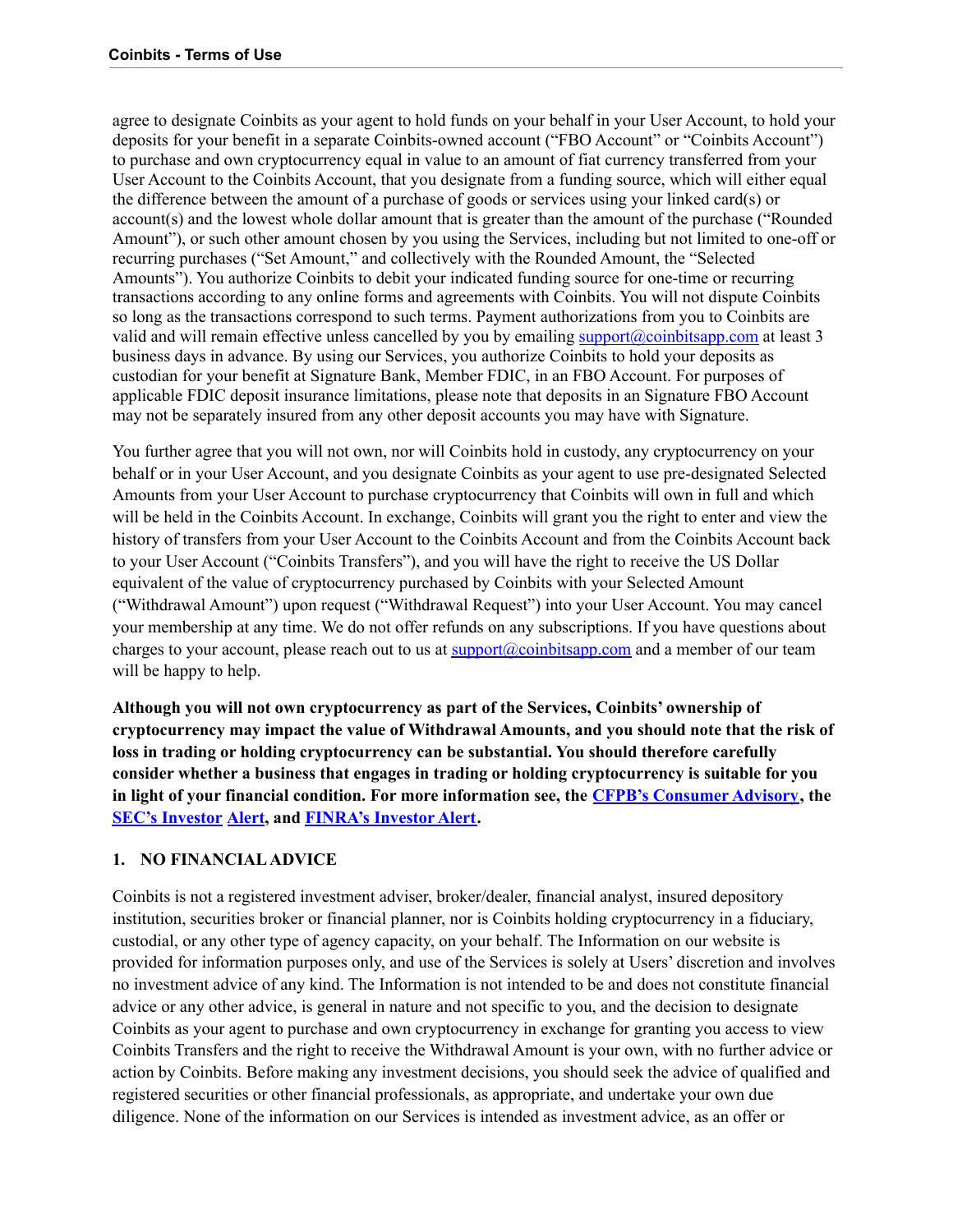solicitation of an offer to buy or sell, or as a recommendation, endorsement, or sponsorship of any cryptocurrency, security, company, or fund. Coinbits is not responsible for any investment decision made by you. You are responsible for your own investment research and investment decisions.

#### <span id="page-3-0"></span>**2. SCOPE OF TERMS AND SERVICES**

The Coinbits Terms and Policies govern your use of the Services, which allow self-directed Users to: (i) designate Selected Amounts from the Users' connected accounts for Coinbits to use; (ii) designate Coinbits, as the User's agent, to automatically purchase and own cryptocurrency for the equivalent value of the Selected Amount, and deposit and hold purchased cryptocurrency via Coinbits' own wallet that must be accessed with a password or by maintaining a private key ("Digital Wallet"); and (iii) receive the Withdrawal Amount from Coinbits, who will remit to the User the equivalent value in US Dollars of cryptocurrency purchased and owned by Coinbits from User's Selected Amount upon User's request. Users will not own cryptocurrency through the Services, and at no point will Coinbits act as a custodian of any User- owned cryptocurrency. Coinbits solely acts as Users' designated agent with limited actual authority to purchase cryptocurrency that Coinbits owns outright by automatically rounding up pre-completed transactions in the Selected Amount, and Users solely receive the right to view the transactions performed on and the value of the User Account and the right to receive the dollar equivalent amount of cryptocurrency purchased by Coinbits using the Selected Amount by Withdrawal Request. Users have no right or discretion to withdraw, pledge, trade, or otherwise dispose of any cryptocurrency held by Coinbits.

Any access to and use of Coinbits' website, mobile applications, and any other online services provided to automatically debit and credit User's designated account(s) (as part of the Services) will be subject to and governed by the Coinbits Terms and Policies. You understand that we may revise, update, and add new Coinbits Terms and Policies in our sole discretion, and may update the existing Coinbits Terms and Policies from time to time as described therein. Where appropriate, we may seek to provide advance notice before updated Terms and Policies become effective. You agree that we may notify you of the updated Terms and Policies by posting them on the Services (such as on our website), and that your use of the Services after the effective date of the updated Terms and Policies (or engaging in such other conduct as we may reasonably specify) constitutes your agreement to the updated Terms and Policies. It is your responsibility to check the Coinbits Terms and Policies posted on the Services periodically so that you are aware of any changes, as they are binding on you.

The Coinbits Terms and Policies do not constitute a prospectus of any sort, are not a solicitation for investment and do not pertain in any way to an offering of securities in any jurisdiction. It is a description of the Services' terms and conditions.

#### **Electronic Fund Transfer Disclosure Statement**

The following disclosures are made in accordance with the federal law regarding electronic payments, deposits, transfers of funds and other electronic transfers to and from your account(s). There may be limitations on account activity that restrict your ability to make electronic fund transfers. Any such limits are disclosed in the appropriate agreements governing your account.

A. Definitions: Electronic Fund Transfer: Any transfer of funds, other than a transaction originated by check, draft or similar paper instrument, that is initiated through an electronic device or computer to instruct us to debit or credit an account. Electronic Fund Transfers include such electronic transactions as direct deposits or withdrawals of funds, transfers initiated via telephone, website or mobile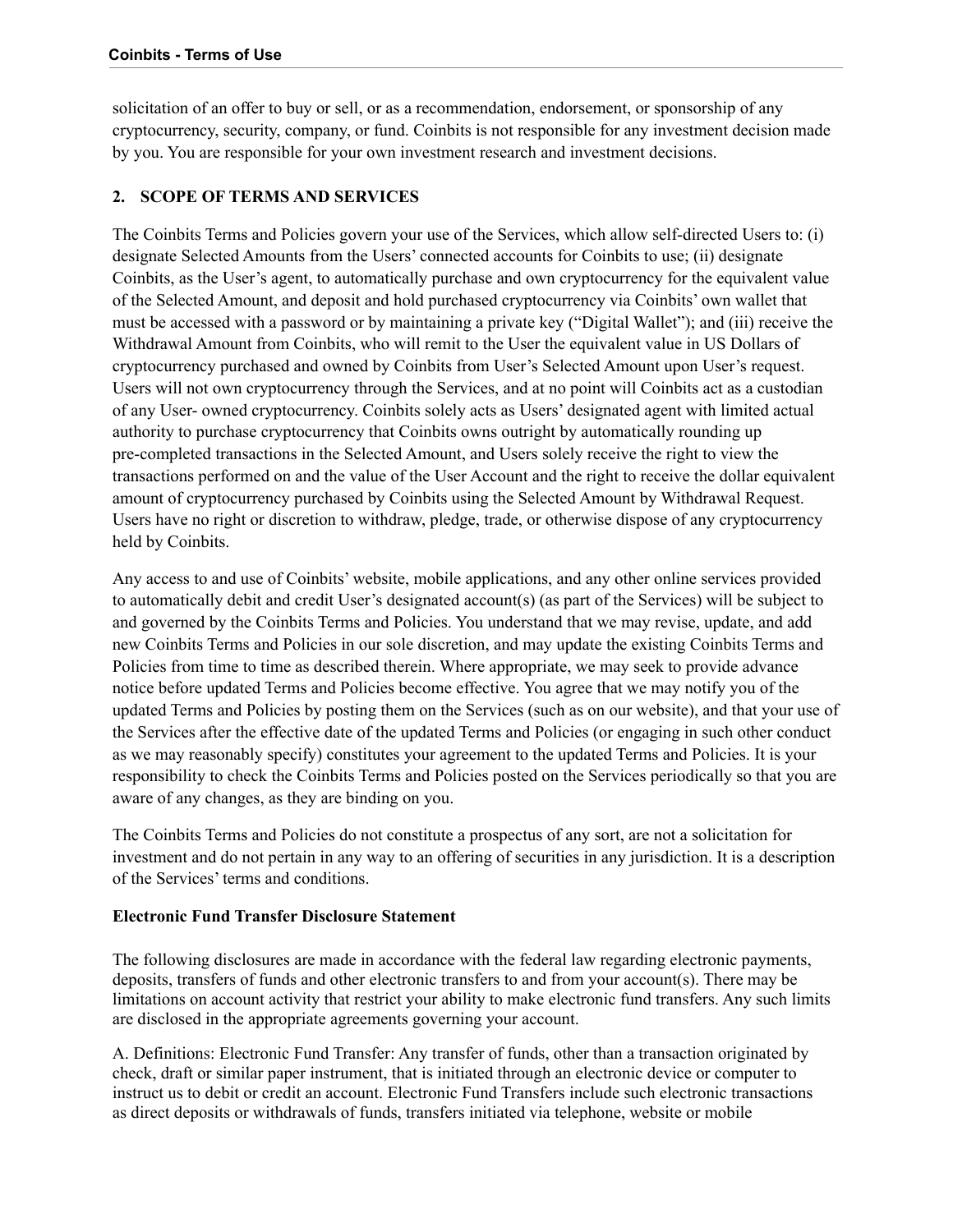application. Preauthorized Electronic Fund Transfer: An Electronic Fund Transfer that you have authorized in advance to recur at substantially regular intervals; for example, direct deposits into or withdrawal of funds out of your account.

B. Your Liability: Authorized Transfers: You are liable for all Electronic Fund Transfers that you authorize, whether directly or indirectly. Unauthorized Transfers: Tell us at once if you believe your account or PIN or Access Information (as defined below) is lost or stolen or has been or may be subject to unauthorized Electronic Fund Transfers. Support message us immediately to keep your possible losses to a minimum. You could lose all the money in your account(s). If you tell us within two (2) business days after learning of the loss or theft of your account access device, or after learning of any other unauthorized transfers from your account involving your account access device, you can lose no more than \$50 if Electronic Fund Transfers are made without your permission. For these transactions, if you DO NOT tell us within two (2) business days after learning of the loss, theft or unauthorized use, and we can establish that we could have prevented the unauthorized transfer(s) if you had told us in time, you could lose as much as \$500. Also, if your periodic account statement shows unauthorized transfers and you DO NOT tell us within sixty calendar (60) days after the statement was delivered to you, you may not get back any money you lose after the sixty calendar (60) day period if we can prove that we could have prevented the unauthorized transfer(s) if you had told us in time. If an extenuating circumstance (such as extended travel or hospitalization) prevents you from promptly notifying us of a suspected lost or stolen access device or of any other suspected unauthorized transfer(s), the time periods specified in this Section B may be extended for a reasonable period.

#### <span id="page-4-0"></span>**3. PROHIBITED USES**

You agree not to use or access any of the Services:

- In any way that violates any applicable federal, state, local, or international law, rule, or regulation (including, without limitation, any intellectual property laws or laws regarding the export of data or software to and from the US or other countries).
- To post violent, defamatory, indecent, sexually explicit, discriminatory, unlawful, infringing, hateful or other inappropriate content.
- To deceive or exploit anyone in any way, such as by exposing them to inappropriate content, asking for personally identifiable information, including, without limitation, your or any other person's social security or alternate national identity numbers, non-public phone numbers or non-public email addresses.
- To create, solicit, transmit, or procure the sending of, any unwanted, unsolicited or harassing comments or communications, including advertising or promotional material, without our prior written consent, including any "junk mail," "chain letter," "spam" or any other similar solicitation.
- To impersonate, attempt to impersonate, or falsely imply that you are associated with Coinbits, a Coinbits employee, Coinbits URL or domain name, another user, or any other person or entity (including, without limitation, by using email addresses or usernames associated with any of the foregoing).
- Use the Services in any manner that could disable, alter, overburden, damage, or impair them or engage in any other conduct that restricts or interferes with any other party's use, which, as determined by us, may harm Coinbits or users of the Services and expose them to liability, including but not limited to by transmitting any worms, viruses, spyware, malware or any other code of a destructive, malicious, intrusive, or disruptive nature.
- To circumvent or disable any content protection system or digital rights management technology used with any Service; decompile, reverse engineer, disassemble or otherwise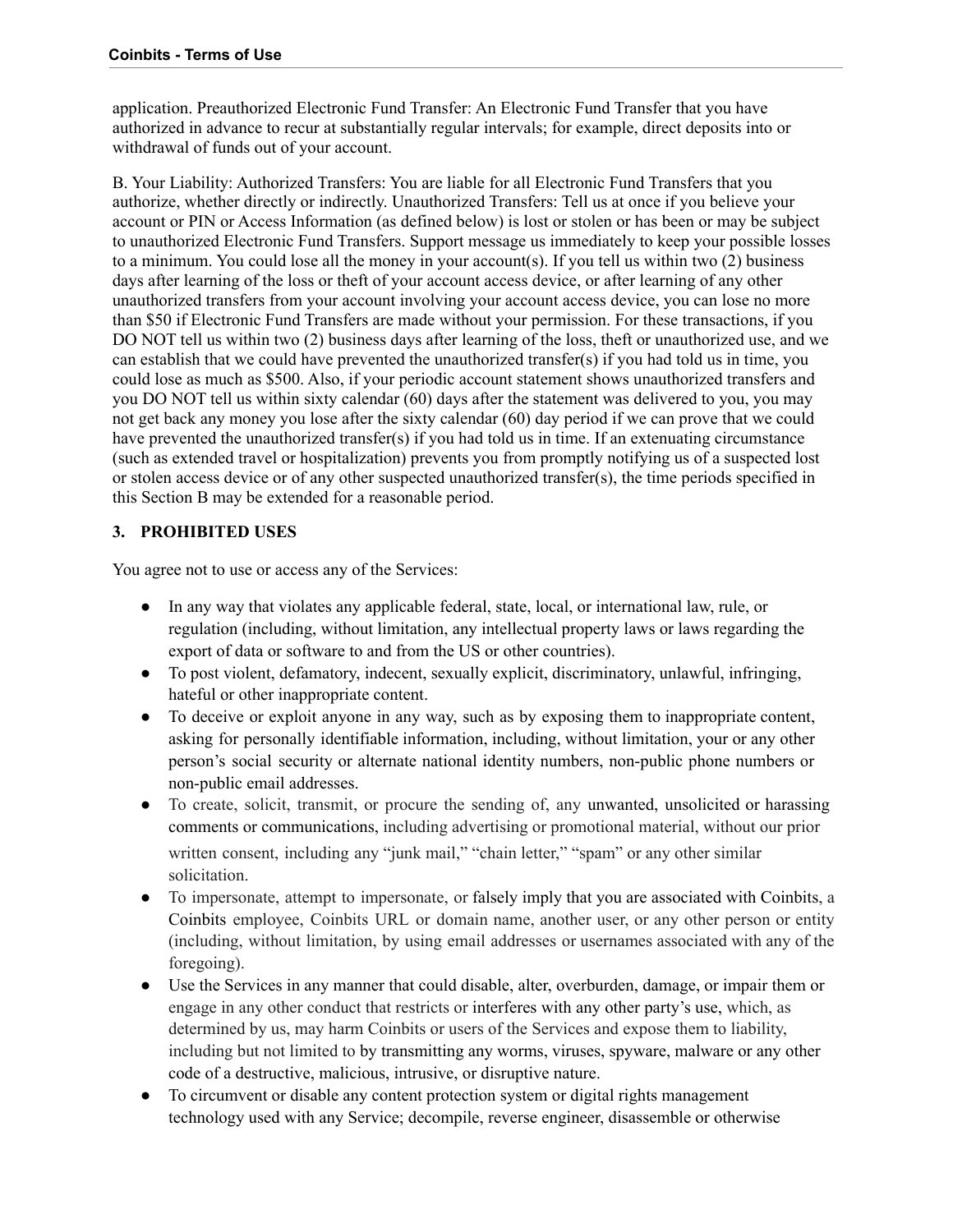reduce any Services to a human-readable form; remove identification, or other proprietary notices; or access or use any Services in an unlawful or unauthorized manner or in a manner that suggests an association with our products, services or brands.

● To create accounts or access data (including user information) through unauthorized means, by using an automated device, caching, script, bot, spider, crawler or scraper.

#### <span id="page-5-0"></span>**4. YOUR RESPONSIBILITIES**

- You are responsible for any activity that occurs through your account and all of your activity on Coinbits, and you agree you will not sell, transfer, license or assign any User account, credentials, or any account rights, including your own. With the exception of people or businesses that are expressly authorized to create accounts on behalf of their employers or clients, Coinbits prohibits the creation of, and you agree that you will not create an account for anyone other than yourself. You also represent that all information you provide or provided to Coinbits upon registration and at all other times will be true, accurate, current and complete and you agree to update your information as necessary to maintain its truth and accuracy.
- You are solely responsible for your interaction with other Users of the Services, whether online or offline. You agree that Coinbits is not responsible or liable for the conduct of any User. Coinbits reserves the right, but has no obligation, to monitor or become involved in disputes between you and other Users. Exercise common sense and your best judgment when interacting with others, including when you submit or post content or any personal or other information.
- **Withdrawal Requests and Coinbits Transfers.** User Withdrawal Requests and transactions performed on User Accounts are partially reliant upon public ledgers reflecting cryptocurrency transactions. All cryptocurrency transactions proposed by Coinbits must be confirmed and recorded via distributed consensus networks, which are not owned, controlled or operated by Coinbits. The cryptocurrency networks are operated by a decentralized network of independent third parties. While you will be able to view the impact of Coinbits transactions on the value of your User Account and the history of all transactions performed on your User Account via Coinbits Transfers, Coinbits has no control over the cryptocurrency networks and therefore cannot and does not ensure that any transactions performed on User Accounts will be confirmed by Coinbits, nor will Coinbits Transfers reflect a record of cryptocurrency bought or sold by Coinbits. All cryptocurrency transactions processed through the Services will result in cryptocurrency owned by Coinbits and held in Coinbits' own Digital Wallet to which Users do not have access. You acknowledge and agree that requests you submit to Coinbits for the right to view Coinbits transactions or Withdrawal Requests may not be completed, or may be substantially delayed.
- **Third-Party Payment Processors.** Any liabilities or obligations arising from the use of third-party payment processors to designate Selected Amounts or to process Withdrawal Requests are yours, not ours. Coinbits is not responsible for any loss of funds due to the use of a third-party payment processor, associated third-party financial services application, or exchange.
- **Security**. You are responsible for implementing reasonable measures for securing your Coinbits account and any other connected account(s) from which Coinbits may obtain Selected Amounts or deposit Withdrawal Amounts. We are not responsible for any losses resulting from security compromises to these accounts. You will implement reasonable and appropriate measures designed to secure access to (i) any device connected with the email address associated with your account, and (ii) your username, password and any other login or identifying credentials. In the event that you are no longer in possession of any device connected with your account or are not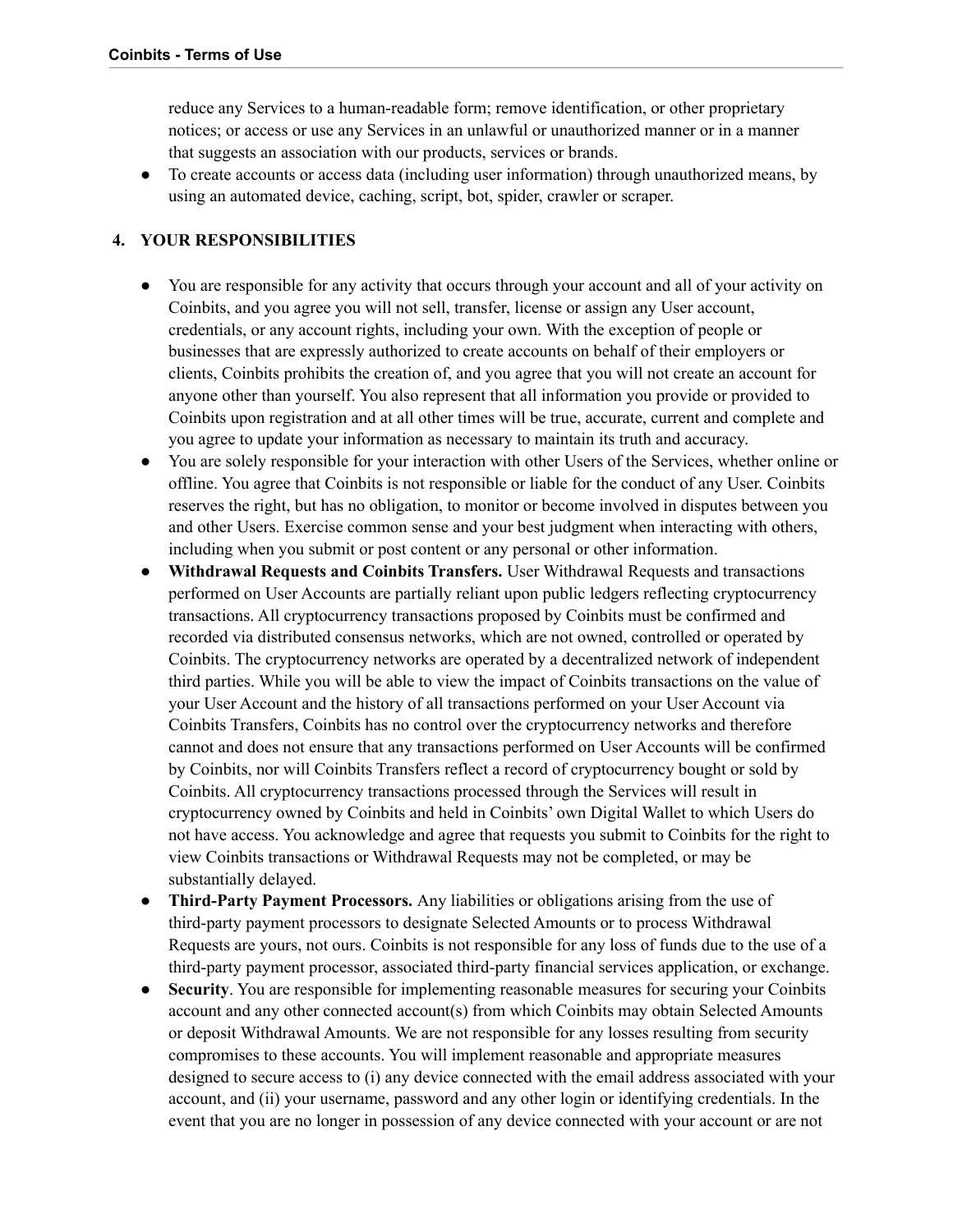able to provide your login or identifying credentials, we may, in our sole discretion, and only if we are able, grant access to your account to any person providing additional credentials to us. We reserve the right to determine the additional credentials required, which may include a sworn, notarized statement of identity.

#### <span id="page-6-0"></span>**5. RIGHTS YOU GRANT TO US**

By submitting information, data, passwords, usernames, PINs, other log-in information, materials and other content to Coinbits through the Services, you are licensing that content to Coinbits for the purpose of providing the Services. Coinbits may use and store the content in accordance with the Coinbits Terms and Policies. You represent that you are entitled to submit it to Coinbits for use for this purpose, without any obligation by Coinbits to pay any fees or be subject to any restrictions or limitations. By using the Services, you expressly authorize Coinbits to access your Account Information maintained by identified third parties, on your behalf as your agent, to perform debits and credits and view transaction histories on your accounts with identified third parties, and you expressly authorize such third parties to disclose your information to us. When you add account information as part of the Services, Coinbits and Prime Trust will submit information including usernames and passwords that you provide to log into the site. You hereby authorize and permit Coinbits to use and store information submitted by you to accomplish the foregoing and to configure the Services so that it is compatible with the third-party sites for which you submit your information. For purposes of the Coinbits Terms and Policies, and solely to provide the Account Information to you as part of the Services, you expressly grant Coinbits the right, power and authority to (acting on your behalf) access and transmit the information you provide as reasonably necessary for Coinbits to provide the Services , including to use Selected Amounts withdrawn from your accounts to purchase and hold cryptocurrency on Coinbits' own behalf in Coinbits' own Digital Wallet, and to remit the dollar equivalent of cryptocurrency purchased in the Selected Amount back to your accounts following a Withdrawal Request.

YOU ACKNOWLEDGE AND AGREE THAT WHEN COINBITS IS ACCESSING AND RETRIEVING ACCOUNT INFORMATION FROM THIRD-PARTY SITES, COINBITS IS ACTING AS YOUR AGENT, AND NOT AS THE AGENT OF OR ON BEHALF OF THE THIRD PARTY THAT OPERATES THE THIRD-PARTY SITE, AND THAT COINBITS IS NEITHER MAKING AN INVESTMENT DECISION OR TAKING OWNERSHIP OF ANY CRYPTOCURRENCY ON YOUR BEHALF BUT IS BUYING AND HOLDING ITS OWN CRYPTOCURRENCY IN EXCHANGE FOR GRANTING YOU ACCESS TO VIEW COINBITS TRANSFERS AND THE RIGHT TO RECEIVE THE DOLLAR EQUIVALENT OF ANY PURCHASED CRYPTOCURRENCY FOLLOWING A WITHDRAWAL REQUEST.

You understand and agree that the Services are not sponsored or endorsed by any third parties accessible through the Services. Coinbits is not responsible for any payment processing errors or fees or other Services-related issues, including those issues that may arise from inaccurate account information.

Coinbits may use various third-party services to authenticate User accounts before transferring ACH payments or crediting or debiting User accounts to provide the Services, and may request read permissions on transactions through these financial services applications to access credit/debit/banking card information of Users. Coinbits is not authorized to make purchases or transfer money through the credit card linkage with third parties separately from the authorization Users' hereby grant for Coinbits to link their credit/debit/banking card information with their Coinbits User Account. Coinbits requests read access for a User's accounts so the User can choose which account to debit Selected Amounts from. Coinbits also requests access to so it can make cryptocurrency purchases on Coinbits' own behalf in the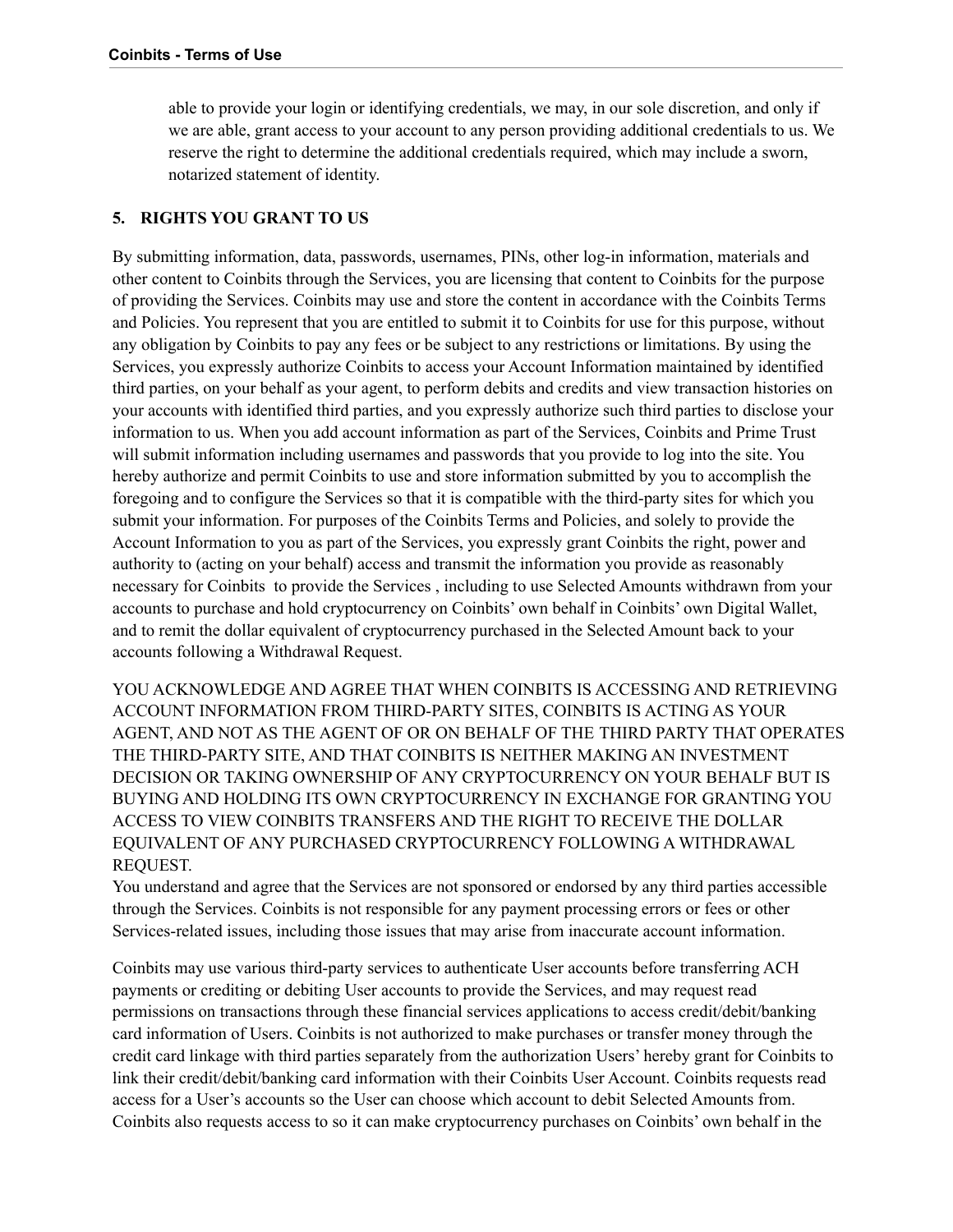equivalent to the Selected Amount authorized by the User, and to deposit the dollar equivalent of any cryptocurrency purchased and owned by Coinbits using the Selected Amount upon a Withdrawal Request from the User.

#### **6. ACKNOWLEDGEMENT AND ASSUMPTION OF RISKS**

You acknowledge and agree that there are risks associated with Coinbits' purchasing cryptocurrency, holding cryptocurrency, and by extension your use of Coinbits' cryptocurrency-related Services to receive access to view Coinbits Transfers and submit Withdrawal Requests, as disclosed and explained in the Risk Disclosures section below. If you have any questions regarding these risks, please contact us at [support@coinbitsapp.com.](mailto:support@coinbitsapp.com) BY USING THE SERVICES, YOU EXPRESSLY ACKNOWLEDGE AND ASSUME THESE RISKS.

#### <span id="page-7-0"></span>**7. USA PATRIOT INFORMATION DISCLOSURE**

To help the government fight the funding of terrorism and money laundering activities, Federal Law requires all financial institutions to obtain, verify, and record information that identifies each person who opens an account. What this means for you: When you open an account, we will ask for your name, address, date of birth, and other information that will allow us to identify you. We may also ask to see your driver's license or other identifying documents before opening the account.

#### <span id="page-7-1"></span>**8. PERSONAL INFORMATION**

- **Your Information.** We may determine, in our sole discretion, that it is necessary to obtain certain information about you in order to comply with applicable law or regulation in connection with the Services. You agree to provide us such information promptly upon request, and you acknowledge that we may refuse to provide the Services to you until you provide such requested information and we have determined that it is permissible to provide you with the Services under applicable law or regulation.
- **Legal Compliance.** You will provide to us, or to our nominee, immediately upon our request, information that we, in our sole discretion, deem to be required to maintain compliance with any federal, state, local, domestic or foreign law, regulation or policy, including any "Know Your Customer" requirements and policies. Such information may include (but is not limited to): name, date of birth, type of profession (or entity where the account is not for and individual), email address, phone number, home address, social security number, a passport, driver'slicense, utility bill, photograph of you, government identification cards or sworn statements, and we, or our nominee, may keep a copy of such information for our records.
- Your Information. We may use aggregate statistical information about your activity, including your activity on our Services and logins to various websites, for marketing or any other purpose at our sole discretion. We may use your internet protocol address to verify your information. However, we will not release your personal information to any third party without your consent, except as set forth herein or in our Coinbits Terms and Policies.

#### <span id="page-7-2"></span>**9. TAXES**

You are responsible for determining what, if any, taxes apply to your receipt of the dollar equivalent of Coinbits' purchased cryptocurrency through the Services, including, for example, income, sales, use, value added, and similar taxes. It is also your responsibility to withhold, collect, report and remit the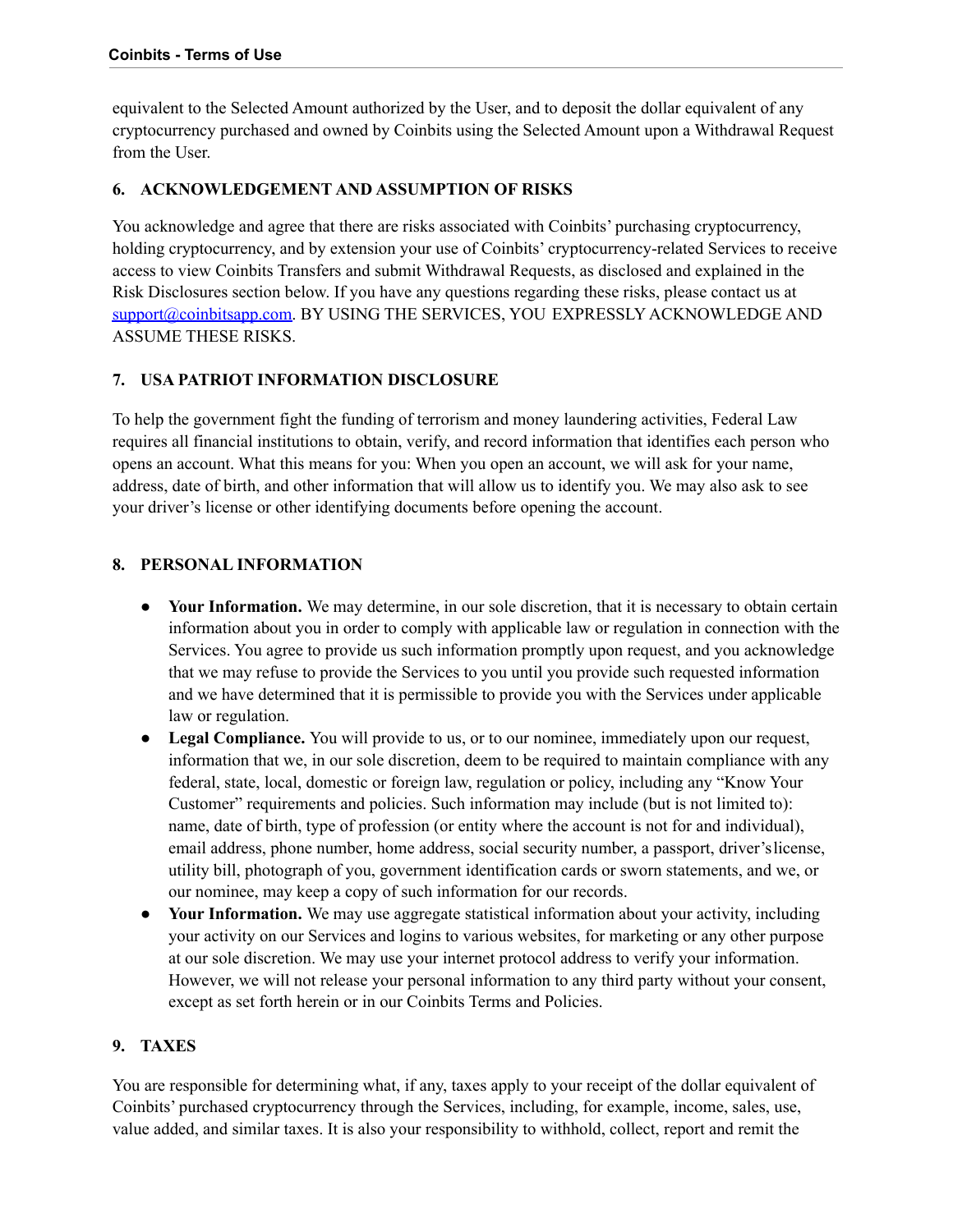correct taxes to the appropriate tax authorities. We are not responsible for withholding, collecting, reporting, or remitting any income, sales, use, value added, or other tax arising from your use of the Services or otherwise.

#### <span id="page-8-0"></span>**10. REPRESENTATIONS AND WARRANTIES**

By using the Services, you represent and warrant that:

- You are not a citizen or resident of a country that prohibits the sale of cryptocurrency, virtual currencies and/or other aspects of the Coinbits Terms and Policies or the Services.
- You have sufficient understanding of virtual currencies, cryptocurrency storage mechanisms (such as Digital Wallets), and blockchain technology to understand the Coinbits Terms and Policies, the Services, and the risks and implications of the Services.
- You have read, understood and agreed to the Terms, the Risk Disclosures (set forth below) , and the Coinbits Terms and Policies, and will periodically check for updates to these documents we provide through the Services including on our website <https://coinbitsapp.com/> or other channels.
- You have obtained sufficient information about the Services to make an informed decision to use the Services.
- You understand that using the Services confer only the right to provide automated rounding of pre-occurring transactions to Coinbits in the Selected Amount in order for Coinbits, as your designated agent, to purchase and own its own cryptocurrency in the an amount equal to the difference between the original transaction price and the Selected Amount at your own discretion in exchange for access to view Coinbits Transfers and the right to receive the dollar equivalent of Coinbits-purchased-and-owned cryptocurrency upon a Withdrawal Request, and confer no other rights of any form or nature, including, but not limited to, any ownership of cryptocurrency, or any voting, distribution, redemption, liquidation, proprietary (including all forms of intellectual property), or other financial or legal rights.
- You understand that Coinbits' authority as your agent is limited in scope only to the Services as described above, and that Coinbits is otherwise not your agent and is not your trustee. Nothing in the Coinbits Terms and Policies will be deemed or is intended to be deemed, nor will it cause you and Coinbits to be treated as partners, joint ventures, or otherwise as joint associates for profit.
- You may not assign, delegate or transfer or your rights or obligations under the Coinbits Terms and Policies or your Coinbits Account, including by operation of law or in connection with any change of control. Coinbits may transfer, assign, or delegate any or all of its rights and obligations under the Coinbits Terms and Policies without obtaining your consent or approval. Subject to the foregoing, the Coinbits Terms and Policies will bind and inure to the benefit of the parties, their successors and permitted assigns.

#### <span id="page-8-1"></span>**11. PROPRIETARY RIGHTS**

- We grant you a limited, non-exclusive, non-sublicensable, non-transferable license to access and use the Services for lawful purposes in accordance with the Coinbits Terms and Policies.
- The Services contain content owned or licensed by Coinbits, including name, logo, text, images, audio/visual works, icons and scripts ("Coinbits Content"). Coinbits Content is protected by copyright, trademark, patent, trade secret and other laws, and, as between you and Coinbits, Coinbits owns and retains all rights in Coinbits Content and the Services.
- You will not remove, alter or conceal any copyright, trademark, service mark or other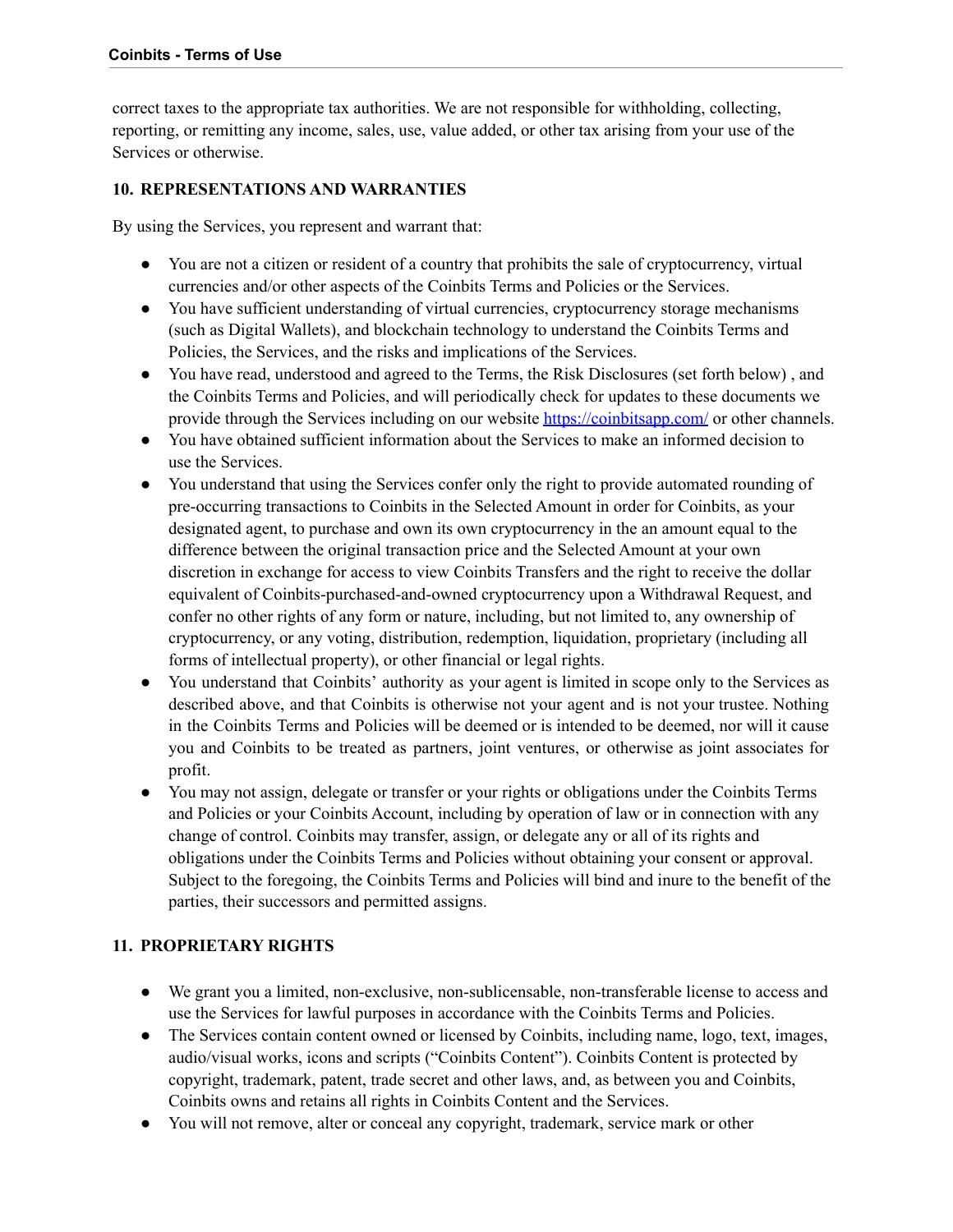proprietary rights notices incorporated in or accompanying Coinbits Content and you will not reproduce, modify, adapt, prepare derivative works based on, perform, display, publish, distribute, transmit, broadcast, sell, license or otherwise exploit Coinbits Content without the prior written permission of Coinbits.

● You hereby grant Coinbits a limited, non-exclusive, non-sublicensable, non-transferable license to access and use User Content for the purpose of providing the Services to you.

#### <span id="page-9-0"></span>**12. MONITORING AND ENFORCEMENT; TERMINATION**

We have the right to:

- Modify or terminate the Services for any reason, without notice, at any time, and without liability to you.
- Refuse, terminate, or suspend your access to all or part of the Services for any or no reason, including without limitation, any violation of the Coinbits Terms and Policies.
- Upon termination, all licenses and other rights granted to you in the Coinbits Terms and Policies will immediately cease.
- Force forfeiture of any username for any reason.
- We may, but have no obligation to, remove, edit, block, and/or monitor content and information and content you share with others using the Services ("User Contributions"), or accounts containing materials that we determine in our sole discretion violates the Coinbits Terms and Policies.

#### <span id="page-9-1"></span>**13. LINKING TO THE SERVICES**

- You may link to our website homepage, provided you do so in a way that does not violate applicable law, and does not, in our view, damage our reputation or take advantage of it, but you must not establish a link in such a way as to suggest any form of association, approval, or endorsement on our part without our express written consent.
- The Services may provide certain social media features that enable you to: link from your own or certain third-party websites to certain content on our Services; send communications with certain content, or links to certain content, using the Services; or cause limited portions of content on the Services to be displayed or appear to be displayed on your own or certain third-party websites.
- You may use these features solely as they are provided by us, and must not otherwise: establish a link from any website that is not owned by you; cause the Services or portions of it to be displayed on, or appear to be displayed by, any other site (for example, scraping, framing, deep linking, or in-line linking); or take any action with respect to the Services that is inconsistent with the Coinbits Terms and Policies.
- We may disable any social media features and any links at any time without notice at our sole discretion.

#### <span id="page-9-2"></span>**14. LINKS ON OUR SERVICES**

If the Services contain links to other sites and resources provided by third parties, these links are provided for your convenience only. This includes links to any Digital Wallets and links contained in advertisements, including banner advertisements and sponsored links. We have no control over the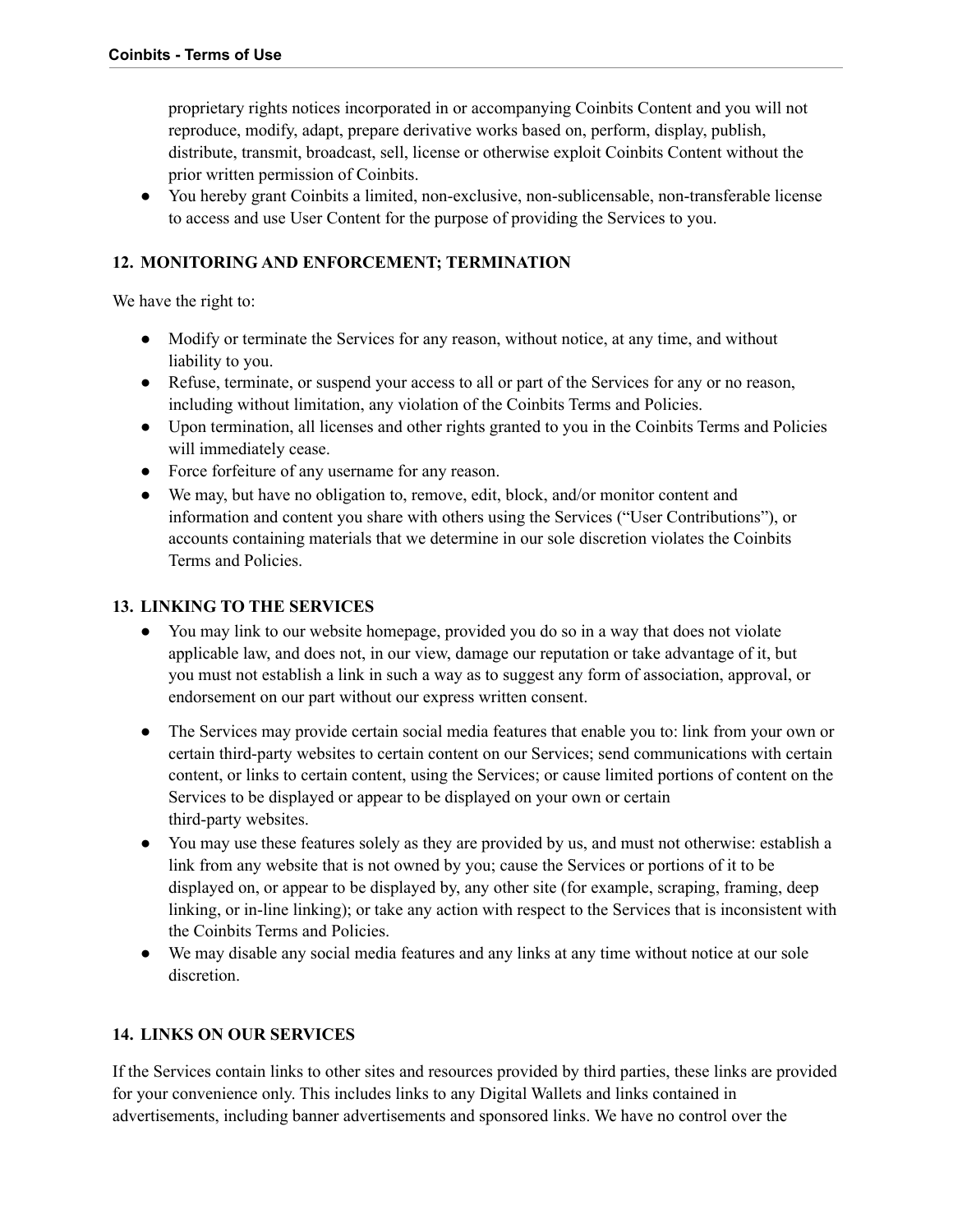contents of those sites or resources, and accept no responsibility for them or for any loss or damage that may arise from your use of them. If you decide to access any of the third-party websites linked to our Services, you do so entirely at your own risk and subject to the terms and conditions of use for such websites.

#### <span id="page-10-0"></span>**15. SERVICES CONTENT**

- We may update the content in our Services from time to time, but it will not necessarily be complete or up-to-date. Any of the material in the Services may be out of date at any given time, and we are under no obligation to update such material.
- The Services may be supported by advertising revenue and may display advertisements and promotions, and you hereby agree that Coinbits may place such advertising and promotions through the Services or on, about, or in conjunction with your User Contributions. The manner, mode and extent of such advertising and promotions are subject to change without specific notice to you.
- You acknowledge that we may not always identify paid services, sponsored content, or commercial communications as such.
- Although it is Coinbits' intention for the Services to be available as much as possible, there will be occasions when the Services may be interrupted, including, without limitation, for scheduled maintenance or upgrades, for emergency repairs, or due to failure of telecommunications links and/or equipment.
- Coinbits reserves the right to remove any content from the Services for any reason, without prior notice. Content removed from the Services may continue to be stored by Coinbits, including, without limitation, in order to comply with certain legal obligations, but may not be retrievable without a valid court order.

#### <span id="page-10-1"></span>**16. REPORTING COPYRIGHT INFRINGEMENT AND OTHER VIOLATIONS**

Coinbits respects the intellectual property rights of others, and we prohibit users of our Services from submitting, uploading, posting or otherwise transmitting any materials that violate another person's intellectual property rights. To report any issues or allegations of infringement, please contact Coinbits at [support@coinbitsapp.com.](mailto:support@coinbitsapp.com)

#### **17. GEOGRAPHIC RESTRICTIONS**

Coinbits is based in the United States and provides its Services for use to persons located all over the world with the exception of those countries that are sanctioned by Office of Foreign Assets Control (OFAC) [\(https://www.treasury.gov/resource-center/sanctions/Programs/Pages/Programs.aspx\)](https://www.treasury.gov/resource-center/sanctions/Programs/Pages/Programs.aspx) or that otherwise prohibits the sale of cryptocurrency, virtual currencies. Access to the Services may not be legal by certain persons or in certain countries. If you access the Services from outside the United States, you do so on your own initiative and you are responsible for compliance with all applicable local laws.

#### <span id="page-10-2"></span>**18. DISCLAIMER OF WARRANTIES AND LIMITATION OF LIABILITY**

You understand that we cannot and do not guarantee or warrant that files available for downloading from the internet or the Services will be free of viruses or other destructive code. You are responsible for implementing sufficient procedures and checkpoints to satisfy your particular requirements for anti-virus protection and accuracy of data input and output, and for maintaining a means external to our site for any reconstruction of any lost data.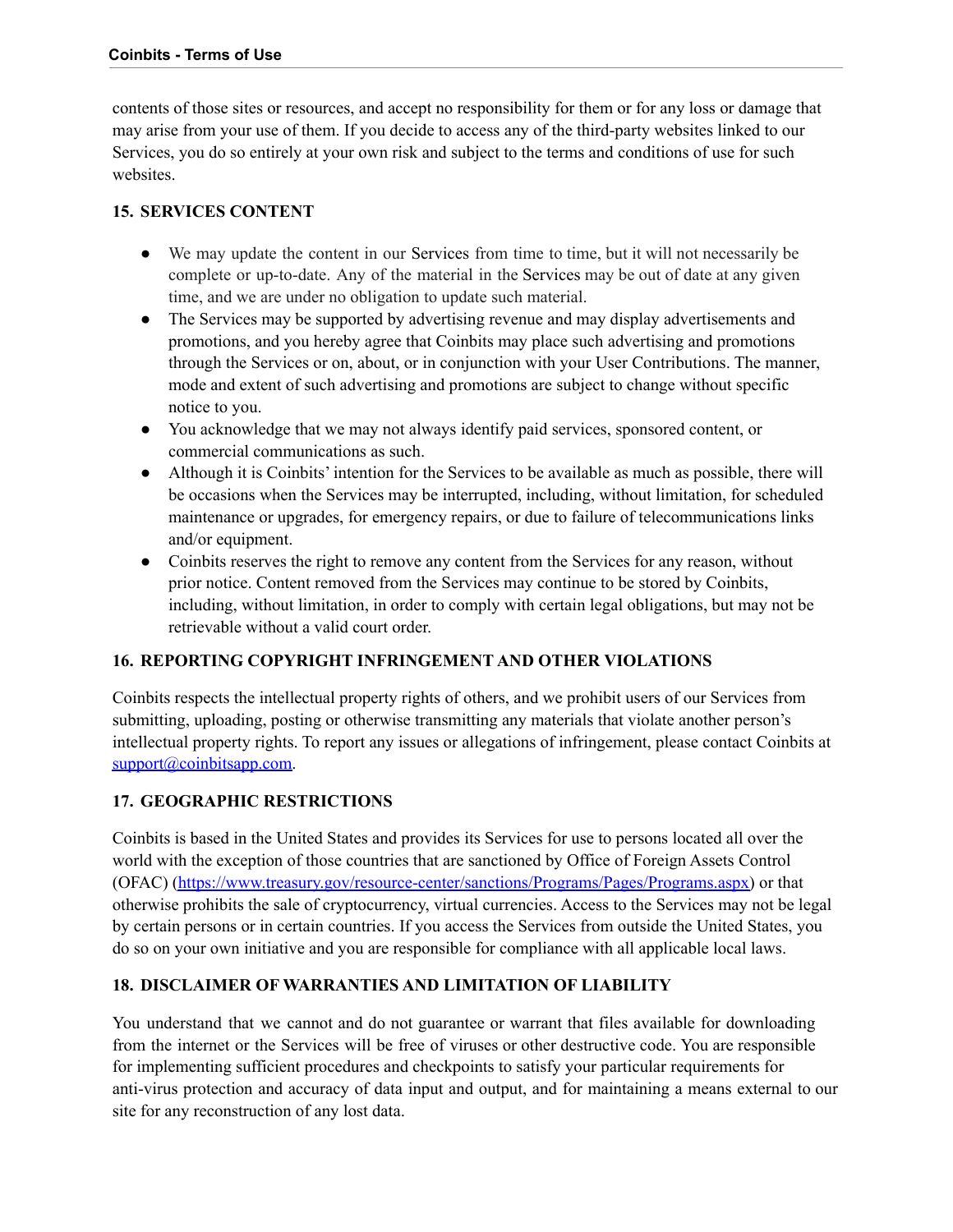Violation of the Coinbits Terms and Policies may, in Coinbits sole discretion, result in termination of your account. You understand and agree that Coinbits cannot and will not be responsible for the content posted on the Services and you use the Services at your own risk. If you violate the letter or spirit of the Coinbits Terms and Policies, or otherwise create risk or possible legal exposure for Coinbits, we can stop providing all or part of the Services to you.

The Services are provided on an "as is" and "as available" basis. To the fullest extent permitted under applicable law, Coinbits and its affiliates expressly disclaim all warranties of any kind with respect to the Services, whether express or implied, including, but not limited to, the implied warranties of merchantability, fitness for a particular purpose and non-infringement. Coinbits does not guarantee the accuracy, timeliness, completeness or usefulness of any content. You agree to use the Services at your own risk.

Coinbits does not explicitly or implicitly endorse or approve any third party content. Any third party content that may be provided is for informational purposes only and any obligations or liabilities arising out of the use of third parties providing content are yours, not ours. The Services and any content provided are not intended to provide financial, legal, tax or investment advice or recommendations. You are solely responsible for determining whether any investment, investment strategy or related transaction is appropriate for you based on your personal investment objectives, financial circumstances and risk tolerance. You should consult your legal or tax professional regarding your specific situation.

TO THE FULLEST EXTENT PERMITTED BY APPLICABLE LAW AND EXCEPT AS OTHERWISE SPECIFIED IN A WRITING BY US, WE EXPRESSLY DISCLAIM ALL IMPLIED WARRANTIES AS TO THE SERVICES, INCLUDING, WITHOUT LIMITATION, IMPLIED WARRANTIES OF MERCHANTABILITY, FITNESS FOR A PARTICULAR PURPOSE, TITLE AND NON-INFRINGEMENT; WE CANNOT AND DO NOT REPRESENT OR WARRANT THAT THE SERVICES ARE RELIABLE, CURRENT OR ERROR-FREE, MEET YOUR REQUIREMENTS, OR THAT DEFECTS IN THE SERVICES WILL BE CORRECTED; AND WE CANNOT AND DO NOT REPRESENT OR WARRANT THAT THE SERVICES ARE FREE OF VIRUSES OR OTHER HARMFUL COMPONENTS.

YOU UNDERSTAND THAT CRYPTOCURRENCY AND OTHER CRYPTOCURRENCY ARE NEW AND UNTESTED TECHNOLOGIES OUTSIDE OF OUR CONTROL AND ADVERSE CHANGES IN MARKET FORCES, LAW OR TECHNOLOGY WILL EXCUSE OUR PERFORMANCE UNDER THE COINBITS TERMS AND POLICIES.

Some jurisdictions do not allow the exclusion of certain warranties or disclaimer of implied terms in contracts with consumers, so some or all of the exclusions of warranties and disclaimers in this Section may not apply to you.

#### <span id="page-11-0"></span>**19. INDEMNIFICATION**

YOU AGREE TO INDEMNIFY AND HOLD HARMLESS COINBITS FROM AND AGAINST ANY AND ALL LOSS, EXPENSES, DAMAGES, AND COSTS, INCLUDING WITHOUT LIMITATION REASONABLE ATTORNEYS' FEES, RESULTING, WHETHER DIRECTLY OR INDIRECTLY, FROM YOUR VIOLATION OF THE COINBITS TERMS AND POLICIES. YOU ALSO AGREE TO INDEMNIFY AND HOLD HARMLESS COINBITS FROM AND AGAINST ANY AND ALL CLAIMS BROUGHT BY THIRD PARTIES ARISING OUT OF YOUR USE OF THE SERVICES AND THE CONTENT YOU MAKE AVAILABLE VIA THE SERVICES BY ANY MEANS, INCLUDING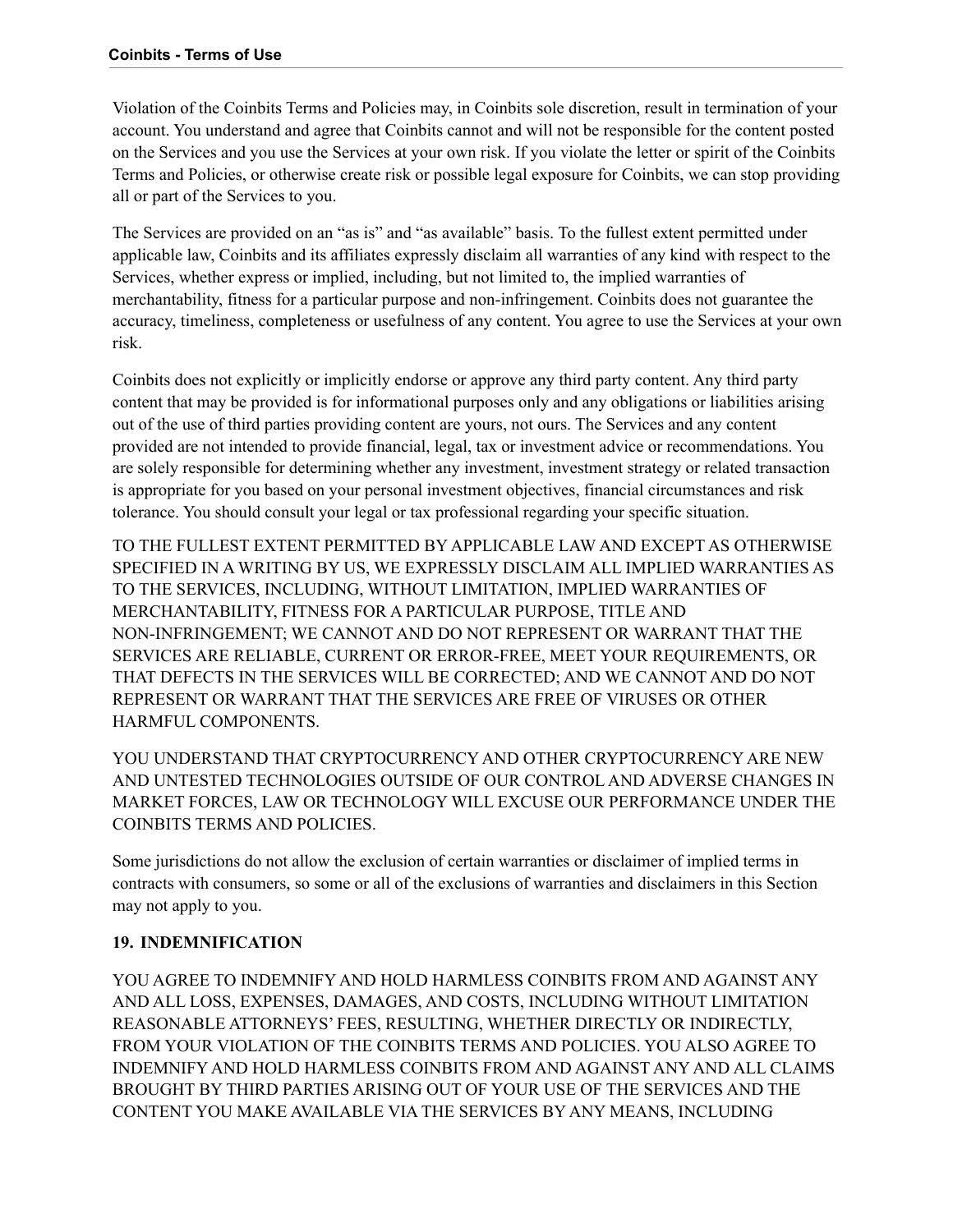#### WITHOUT LIMITATION THROUGH A POSTING, A LINK, REFERENCE TO CONTENT, OR OTHERWISE.

#### <span id="page-12-0"></span>**20. DISPUTE RESOLUTION; ARBITRATION; JURISDICTION**

PLEASE READ THE FOLLOWING SECTION CAREFULLY BECAUSE IT REQUIRES YOU TO ARBITRATE CERTAIN DISPUTES AND CLAIMS WITH COINBITS AND LIMITS THE MANNER IN WHICH YOU MAY SEEK RELIEF FROM US.

- a. *Binding Arbitration*. Except for any disputes, claims, suits, actions, causes of action, demands or proceedings (collectively, "Disputes") in which either Party seeks injunctive or other equitable relief for the alleged unlawful use of intellectual property, including, without limitation, copyrights, trademarks, trade names, logos, trade secrets or patents, you and Coinbits (i) waive your and Coinbits' respective rights to have any and all Disputes arising from or related to the Coinbits Terms and Policies resolved in a court, and (ii) waive your and Coinbits' respective rights to a jury trial. Instead, you and Coinbits will arbitrate Disputes through binding arbitration pursuant to the Federal Arbitration Act, 9 U.S.C. § 1 et seq. ("FAA"), to the maximum extent permitted by applicable law. (This includes the referral of a Dispute to one or more persons charged with reviewing the Dispute and making a final and binding determination to resolve it instead of having the Dispute decided by a judge or jury in court).
- b. *No Class Arbitrations, Class Actions or Representative Actions*. Any Dispute arising out of or related to the Coinbits Terms and Policies is personal to you and Coinbits and will be resolved solely through individual arbitration and will not be brought as a class arbitration, class action or any other type of representative proceeding. There will be no class arbitration or arbitration in which an individual attempts to resolve a Dispute as a representative of another individual or group of individuals. Further, a Dispute cannot be brought as a class or other type of representative action, whether within or outside of arbitration, or on behalf of any other individual or group of individuals.
- c. *Notice; Informal Dispute Resolution*. Each Party will notify the other Party in writing of any Dispute within thirty (30) calendar days of the date it arises, so that the Parties can attempt in good faith to resolve the Dispute informally. Notice to Coinbits shall be sent by email to Coinbits at [support@coinbitsapp.com](mailto:support@coinbitsapp.com). Notice to you shall be by email to the then-current email address in your Account. Your notice must include (i) your name, postal address, email address and telephone number, (ii) a description in reasonable detail of the nature or basis of the Dispute, and (iii) the specific relief that you are seeking. If you and Coinbits cannot agree how to resolve the Dispute within thirty (30) calendar days after the date notice is received by the applicable Party, then either you or Coinbits may, as appropriate and in accordance with the Coinbits Terms and Policies, commence an arbitration proceeding or, to the extent specifically provided for in the Coinbits Terms and Policies, file a claim in court.
- d. *Process*. Any arbitration will occur in New Jersey. Arbitration will be conducted confidentially by a single arbitrator in accordance with the rules of the Judicial Arbitration and Mediation Services ("JAMS"), which are hereby incorporated by reference. The state and federal courts located in New Jersey will have exclusive jurisdiction over (i) any appeals and the enforcement of an arbitration award, or (ii) any claim filed in court where permitted in the Coinbits Terms and Policies.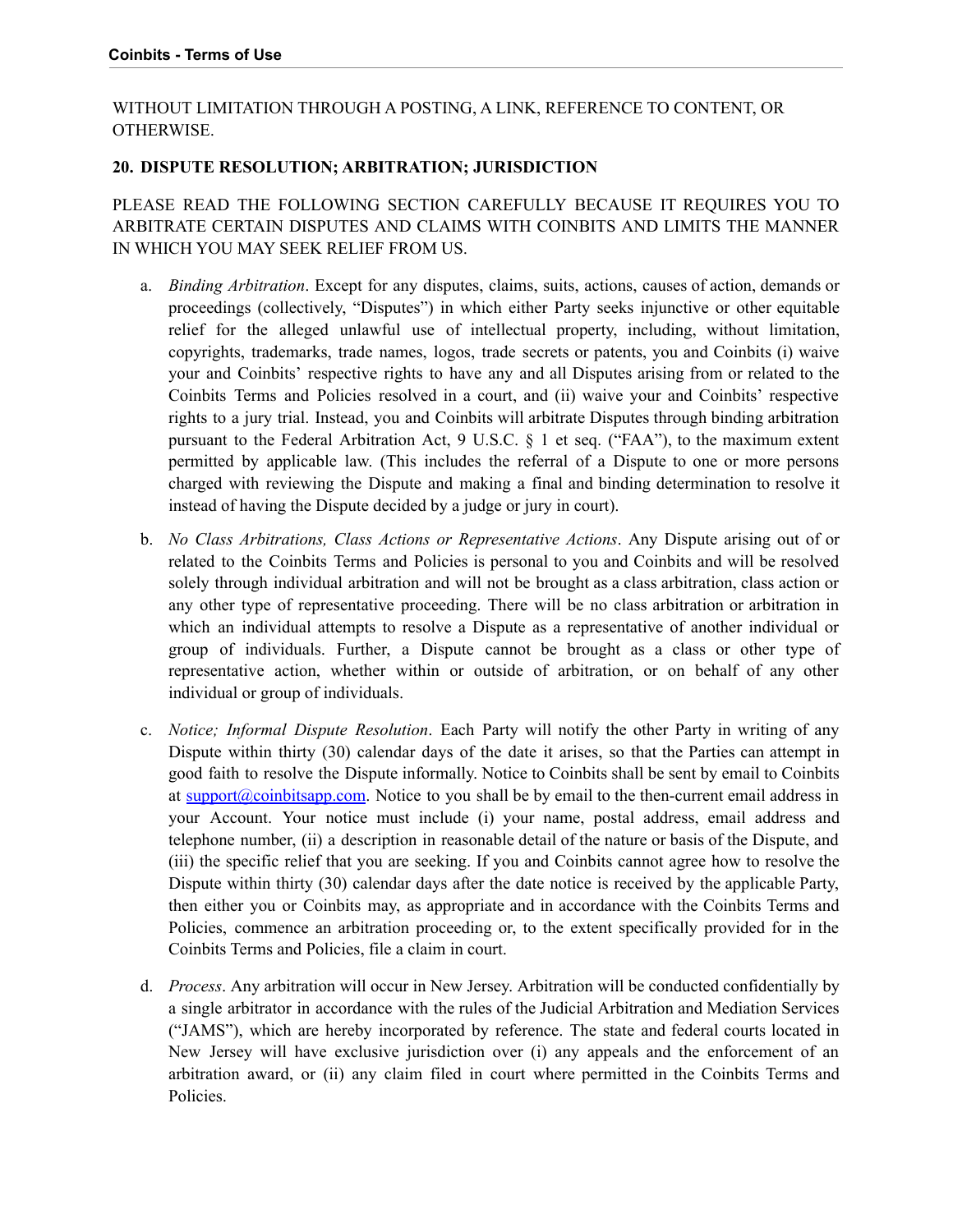- e. *Authority of Arbitrator*. As limited by the FAA, the Coinbits Terms and Policies, and the applicable JAMS rules, the arbitrator will have (i) the exclusive authority and jurisdiction to make all procedural and substantive decisions regarding a Dispute, including the determination of whether a Dispute is arbitrable, and (ii) the authority to grant any remedy that would otherwise be available in court; provided, however, that the arbitrator does not have the authority to conduct a class arbitration or a representative action, which is prohibited by the Coinbits Terms and Policies. The arbitrator may only conduct an individual arbitration and may not consolidate more than one individual's claims, preside over any type of class or representative proceeding or preside over any proceeding involving more than one individual.
- f. *Rules of JAMS*. The rules of JAMS and additional information about JAMS are available on the JAMS website. By agreeing to be bound by the Coinbits Terms and Policies, you either (i) acknowledge and agree that you have read and understand the rules of JAMS, or (ii) waive your opportunity to read the rules of JAMS and any claim that the rules of JAMS are unfair or should not apply for any reason.
- g. *Injunctions and Court Proceedings*. With respect to any action or proceeding for which courts are an expressly permitted method of adjudication as set forth in these Terms of Use, the exclusive jurisdiction and venue for all such actions or proceedings arising out of, or related to, the Coinbits Terms and Policies will be in an appropriate state or federal court located in New Jersey, U.S. (the "Designated Courts"), and the Parties hereby irrevocably consent to the personal and subject matter jurisdiction of such court, waive any claim that such courts do not constitute a convenient and appropriate venue for such actions or proceedings, and waive the right to a trial by jury. Each Party consents to service of process upon itself by means of any of the methods for delivery of notice that are specified in these Terms.
	- i. To the extent that arbitration pursuant to the terms of this section is not permitted under applicable law, a Party may seek resolution of any dispute in the Designated Courts.
	- ii. To the extent the Parties mutually-agree to forego arbitration for a dispute, the Parties shall seek resolution of such dispute in the Designated Courts.
	- iii. Permitted appeals and/or enforcement of an arbitration award shall take place in the Designated Courts.
	- iv. Certain breaches of the Coinbits Terms and Policies by a user may, by their gravity or nature, cause immediate and irreparable injury to Coinbits that cannot be adequately compensated for in damages, including, without limitation, infringement of Coinbits' intellectual property rights. Accordingly, notwithstanding anything to the contrary in the Coinbits Terms and Policies, in the event of any such breach and in addition to all other remedies available herein, Coinbits may seek solely injunctive relief from the Designated Courts without posting a bond or other security.

#### <span id="page-13-0"></span>**21. GOVERNING LAW**

The Coinbits Terms and Policies will be governed by and construed and enforced in accordance with the laws of the State of Delaware, without regard to conflict of law rules or principles (whether of the State of Delaware or any other jurisdiction) that would cause the application of the laws of any other jurisdiction.

#### <span id="page-13-1"></span>**22. WAIVER AND SEVERABILITY**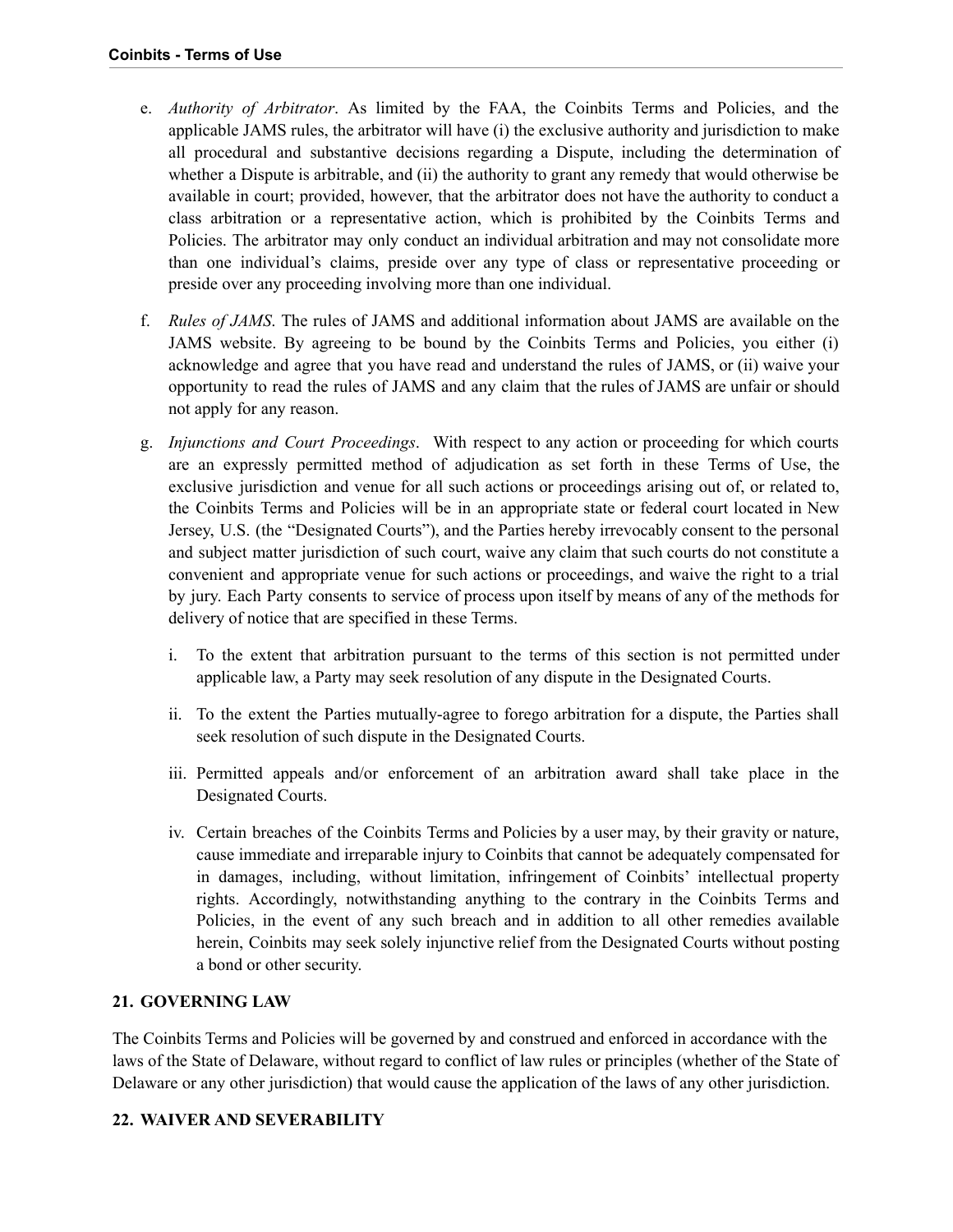No waiver by Coinbits of any term or condition set out in the Coinbits Terms and Policies shall be deemed a further or continuing waiver of such term or condition or a waiver of any other term or condition, and any failure of Coinbits to assert a right or provision under the Coinbits Terms and Policies shall not constitute a waiver of such right or provision.

If any provision of the Coinbits Terms and Policies is held by a court or other tribunal of competent jurisdiction to be invalid, illegal or unenforceable for any reason, such provision shall be eliminated or limited to the minimum extent such that the remaining provisions of the Coinbits Terms and Policies will continue in full force and effect.

#### <span id="page-14-0"></span>**23. NOTICE**

To you: We may provide any notice to you under the Coinbits Terms and Policies by: (i) posting a notice on our website; or (ii) sending an email to the email address then associated with your account. Notices we provide by posting on our website will be effective upon posting and notices we provide by email will be effective when we send the email. It is your responsibility to keep your email address current. You will be deemed to have received any email sent to the email address then associated with your account when we send the email, whether or not you actually receive or read the email.

To us: To give us notice under the Coinbits Terms and Policies, you must contact Coinbits by email to [support@coinbitsapp.com.](mailto:support@coinbitsapp.com) We may update this email address for notices to us by posting a notice on our website or sending an email to you. Notices to us will be effective when received by us.

Language: All communications and notices to be made or given pursuant to the Coinbits Terms and Policies must be in the English language.

#### <span id="page-14-1"></span>**24. MODIFICATIONS**

We may modify the Coinbits Terms and Policies at any time by posting a revised version on our website, another channel we make available or, only if you have provided us with an email address, by email. Where appropriate, we may provide advance notice before updated Terms become effective. The modified provisions will become effective upon posting or the date indicated in the posting, or if we notify you by email, as stated in the email. It is your responsibility to check our website and other channels regularly for modifications. Your continued use of the Services after any modification becomes effective constitutes your acceptance of the modification. We last modified the Coinbits Terms and Policies on the date listed at the end of the Coinbits Terms and Policies.

#### <span id="page-14-2"></span>**25. FORCE MAJEURE**

Coinbits and its affiliates will not be liable for any delay or failure to perform any obligation under the Coinbits Terms and Policies where the delay or failure results from any cause beyond our reasonable control, including acts of God, labor disputes or other industrial disturbances, electrical, telecommunications, hardware, software, or other utility failures, earthquake, storms or other elements of nature, blockages, embargoes, riots, acts or orders of government, acts of terrorism, war, changes in blockchain technology, changes in any cryptocurrency Network Code (including any hard forks in the cryptocurrency blockchain), changes in cryptocurrency protocols, or any other force, event or condition outside of our control.

#### <span id="page-14-3"></span>**26. ENTIRE AGREEMENT**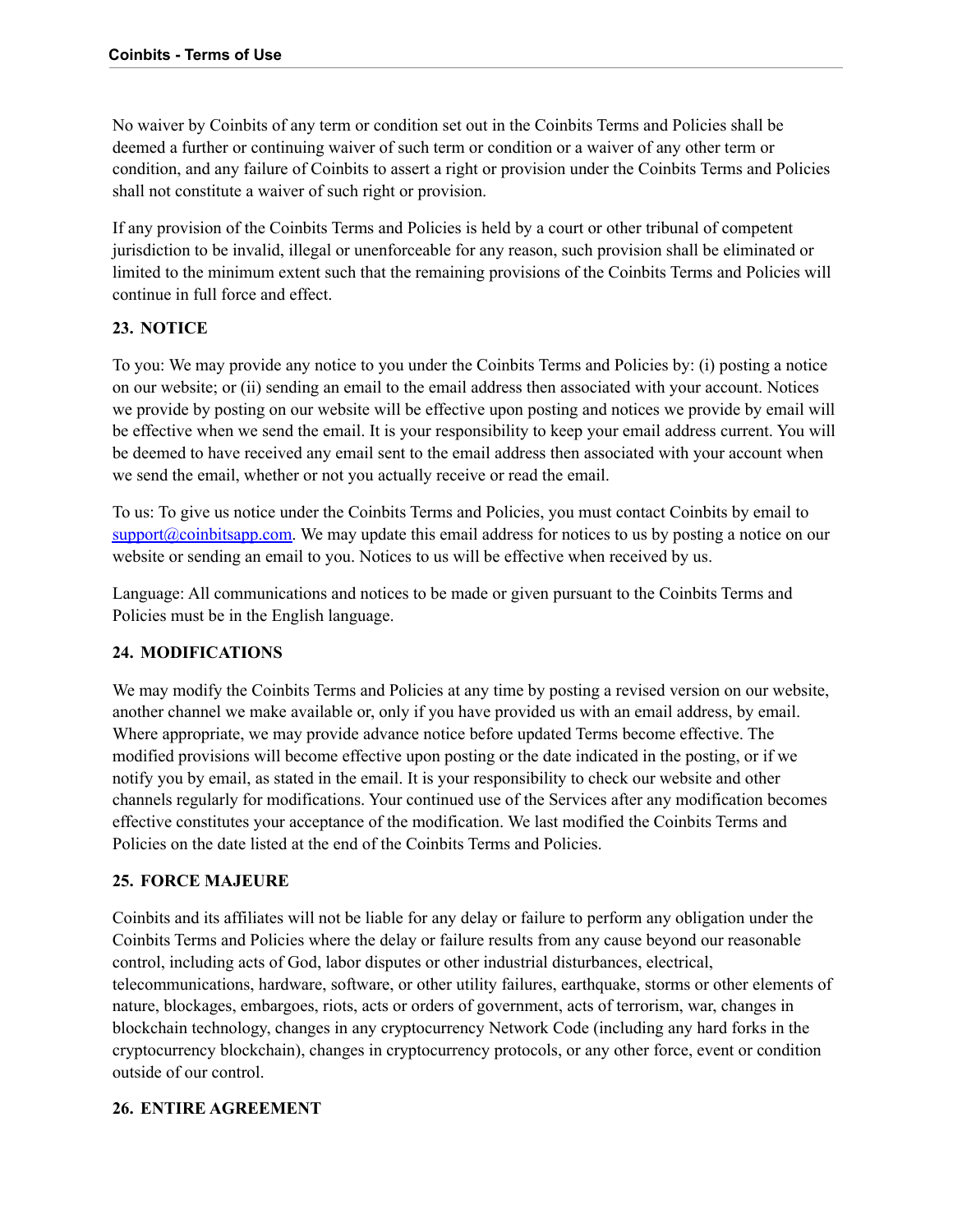The Terms of Use and our Privacy Policy constitute the sole and entire agreement between you and Coinbits regarding the Services and supersede all prior and contemporaneous understandings, agreements, representations, and warranties, both written and oral, regarding the Services.

#### **27. YOUR COMMENTS, CONCERNS OR QUESTIONS ABOUT TRANSACTIONS**

Bank services are provided by Prime Trust, Member FDIC, through our banking software provider, Prime Trust. To report a complaint relating to the bank services, email support $\mathcal{O}(p)$ rimetrust.com

Please contact us by emailing us at  $\text{support}(\Omega)$  coinbitsapp.com (1) if you believe a transaction receipt or a statement is wrong, or (2) if you need more information about a transaction on the receipt or statement. For consumer accounts, we must hear from you no later than sixty (60) days after we sent you the first statement on which the error or problem appeared. For business accounts, we must hear from you within one (1) business day of us sending you a receipt. Your inquiry must include: (x) your name, email associated with your account, and your account number (if available); (y) a description of the error or the transaction you are unsure about, and a clear explanation of why you believe there is an error or why you need more information; and (z) the dollar amount of the suspected error. If you tell us orally, we may require that you send us your inquiry via email within ten (10) business days.

#### **Time Periods**

Ten-Day Time Period - Coinbits will investigate promptly and, except as otherwise provided in this paragraph, shall determine whether an error occurred within ten (10) business days of receiving a notice of error. Coinbits shall report the results to the consumer in writing within three (3) business days after completing its investigation. Coinbits shall correct the error within one (1) business day after determining that an error occurred.

Forty Five-Day Time Period - If Coinbits is unable to complete its investigation within ten (10) business days, Coinbits may take up to 45 calendar days from receipt of a notice of error to investigate and determine whether an error occurred, provided Coinbits does the following: (1) provisionally credits the consumer's account in the amount of the alleged error (including interest where applicable) within ten (10) business days of receiving the error notice (Coinbits need not provisionally credit the consumer's account if: (a) Coinbits does not receive written confirmation within ten (10) business days of an oral notice of error; or (b) the alleged error involves an account that is subject to Regulation T (Securities Credit by Brokers and Dealers, 12 CFR part 220)); (2) informs the consumer, within two business days after the provisional crediting, of the amount and date of the provisional crediting and gives the consumer full use of the funds during the investigation; (3) corrects the error, if any, within one business day after determining that an error occurred; and (4) reports the results to the consumer within three business days after completing its investigation (including, if applicable, notice that a provisional credit has been made final).

Extension of Ten-Day Time Period - The time limit for resolution is extended to twenty (20) business days in place of ten (10) business days if the notice of error involves an electronic fund transfer to or from the account within 30 calendar days after the first deposit to the account was made; orExtension of Forty Five-Day Time Period - The time limit for resolution is extended to 90 calendar days in place of 45 calendar days for completing an investigation, if a notice of error involves an electronic fund transfer that occurred within 30 calendar days after the first deposit to the account was made.

Please direct other questions or concerns regarding the Coinbits Terms and Policies or the Services to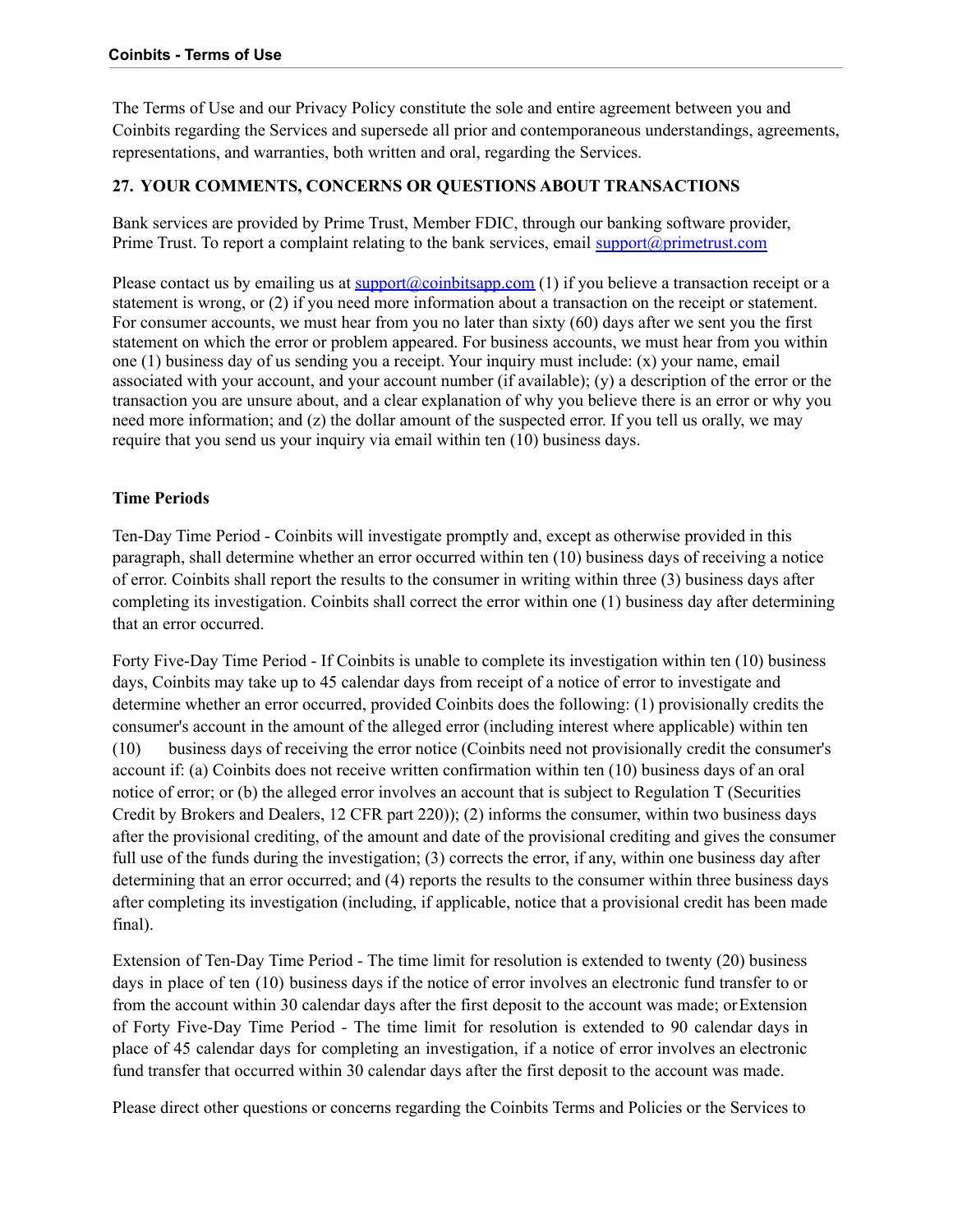Coinbits at [support@coinbitsapp.com](mailto:support@coinbits.com).

Bank services are provided by Signature Bank, Member FDIC, through our banking software provider, Prime Trust. To report a complaint relating to the bank services, [support@primetrust.com.](mailto:support@primetrust.com)

The effective date of these Terms is December 1, 201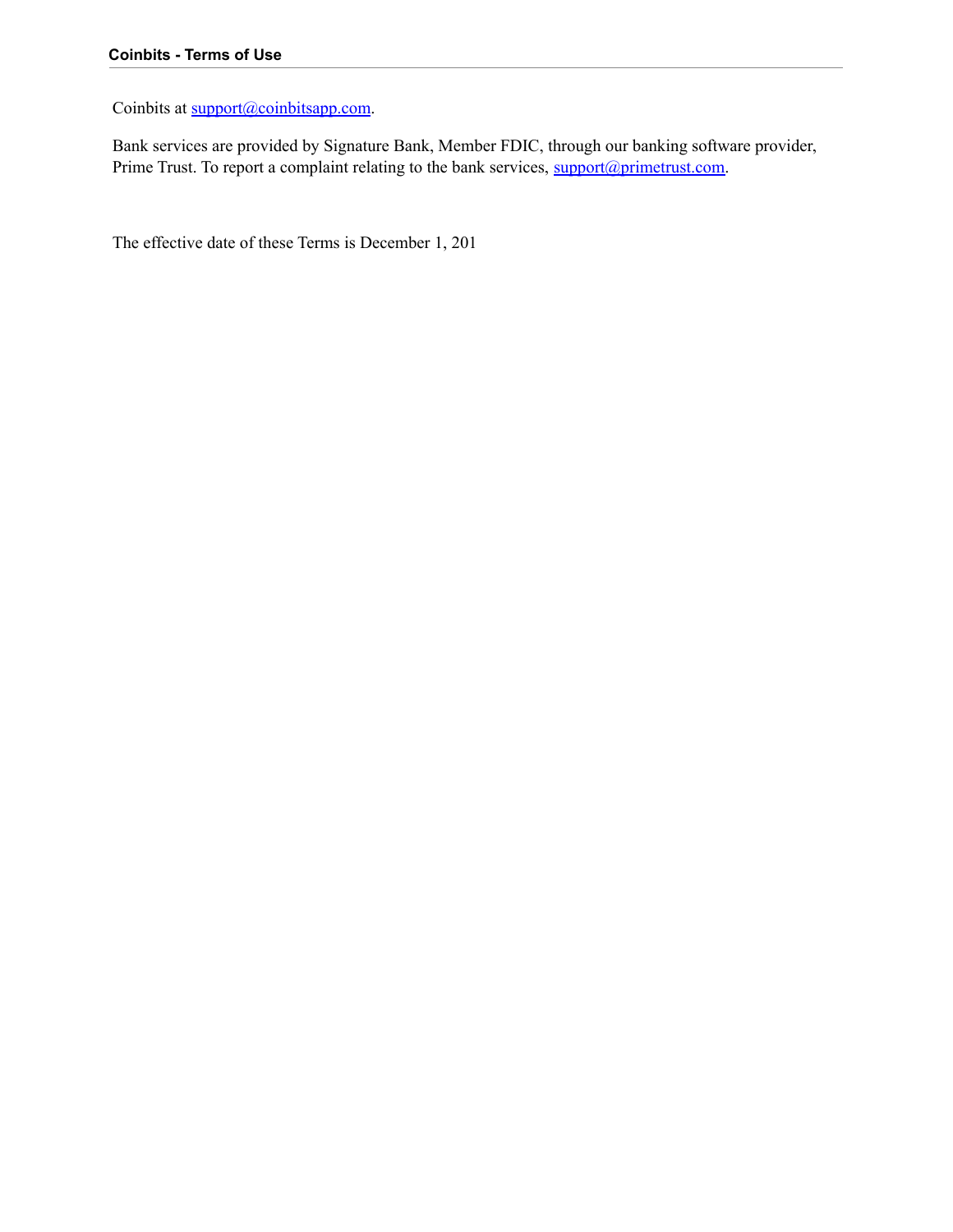# **RISK DISCLOSURES**

Last Updated July 23, 2018.

- 1. **Risks Associated with Cryptocurrency**: Any malfunction, unintended function, unexpected functioning of or attack on the protocols underlying virtual currencies including cryptocurrency may cause the Services to malfunction or function in an unexpected or unintended manner, which in turn could interrupt the Services in whole or in part, including the delayed processing of Withdrawal Requests. Cryptocurrency may itself lose value and in turn decrease the dollar value Users receive upon Withdrawal Requests.
- 2. **Risks Associated with User Credentials**: Any third party that gains access to or learns of your login credentials or views your Coinbits Transfers may be able to interrupt the Services or act in a manner that results in a total loss to you, with no liability or recourse available against Coinbits. To minimize this risk, you should guard against unauthorized access to your electronic devices. Best practices dictate that you safely store credentials in one or more backup locations geographically separated from the working location. In addition, you are responsible for giving us the correct address or account to process Withdrawal Requests. If you give us the incorrect address or account, we are not responsible for any losses that may occur.
- 3. **Risks Related to Digital Wallets.** Coinbits will store cryptocurrencies purchased using Users' Selected Amounts in a wallet that must be accessed with a password or by maintaining a private key. Digital Wallets can have known or unknown vulnerabilities, and any errors or malfunctions caused by or otherwise related to Coinbits' Digital Wallet may result in the loss of cryptocurrency.
- 4. **Risk of Unfavorable Regulatory Action in One or More Jurisdictions**: Virtual currencies have been the subject of scrutiny by various regulatory bodies around the world. The functioning of the Services could be impacted by one or more regulatory inquiries or actions, including the licensing of or restrictions on the use, sale, or possession of virtual currencies, which could impede, limit or end the development of the Services and increase legal costs.
- 5. **Risks from Taxation**: You must seek your own tax advice in connection with using the Services, which may result in adverse tax consequences to you, including withholding taxes, income taxes, and tax reporting requirements. New or future changes to U.S. and non-U.S. tax laws could also adversely affect us and could affect our ability to develop and/or provide the Services. With respect to virtual currency the Internal Revenue Service has issued guidance through Notice 2014-21, which describes how existing general tax principles apply to transactions using virtual currency. Prior to using the Services, a prospective user should consult with his/her/its own investment, legal, tax and/or accounting advisors and/or other consultants to determine the potential tax consequences of such a transaction even though Users will at no point own or hold cryptocurrency through the Services.
- 6. **Risk of Theft and Hacking**: Hackers or other groups or organizations or countries may attempt to interfere with the Services, the availability of Coinbits' cryptocurrency purchased with Selected Amounts, third-party financial services applications or virtual currency exchanges used